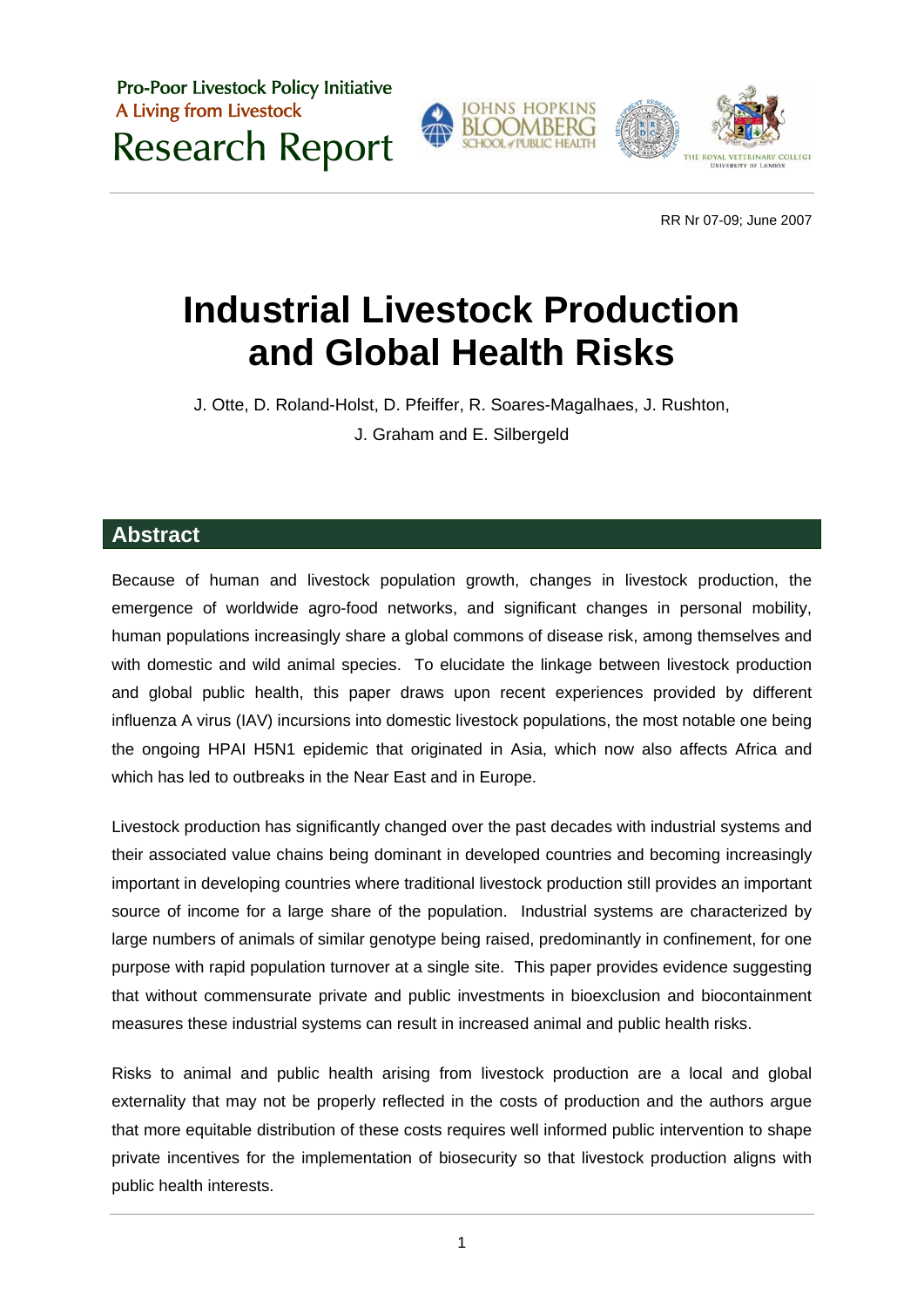# **1. Introduction**

Recent emergence of contagious human diseases from animal populations, such as Nipah virus infection in 1999, SARS in 2002 and the current epidemic of highly pathogenic avian influenza (HPAI) caused by H5N1, from which nearly 200 people have died since 2004, have heightened public awareness of possible linkages between wild animal populations, livestock production and global public health. Because of human and livestock population growth, changes in livestock production, the emergence of worldwide agro-food networks, wild animal trade, and significant changes in personal mobility, human populations increasingly share a global commons of disease risk, among themselves and with other animal species.

It is, therefore, not surprising that three out of four emerging pathogens affecting humans over the past ten years have originated from animals or animal products (Taylor *et al*., 2001). HPAI offers a recent example of how a new viral challenge has possibly emerged from wildlife, by first adapting to domestic livestock and then circulating within these populations with the risk of acquiring the ability to infect humans and of sustained human-to-human transmissibility. The case of HPAI also highlights how conditions of animal husbandry and the livestock supply chain can influence health risks for human populations worldwide. While individual countries have taken steps to contain outbreaks and to dissemination of HPAI, pathogens can move by unregulated and unrecognized pathways, such as on airborne dust, in animal wastes utilized in agriculture, in ballast water on ships, and in migrating wild animals. It is imperative to understand the formal and informal networks of exchange in order to develop evidence-based policies to anticipate and prevent emergence of novel zoonoses.

To elucidate the linkage between livestock production and the global commons of disease risk, we draw upon recent experiences provided by different influenza A virus (IAV) incursions into domestic livestock populations, the most notable one being the ongoing HPAI H5N1 epidemic that originated in Asia, which now also affects Africa and with outbreaks having been recorded in the Near East and in Europe.

This paper reviews changes in food animal production that have occurred over the past decade, and then summarizes the current understanding of the emergence of distinct influenza viruses. Direct and indirect evidence, drawn primarily from HPAI outbreaks in areas of high poultry density, is presented on aspects of biosecurity and biocontainment that are relevant to the transmission of influenza viruses in industrial poultry production systems. Incentives associated with the management of animal and public health risks are discussed based on the evidence presented.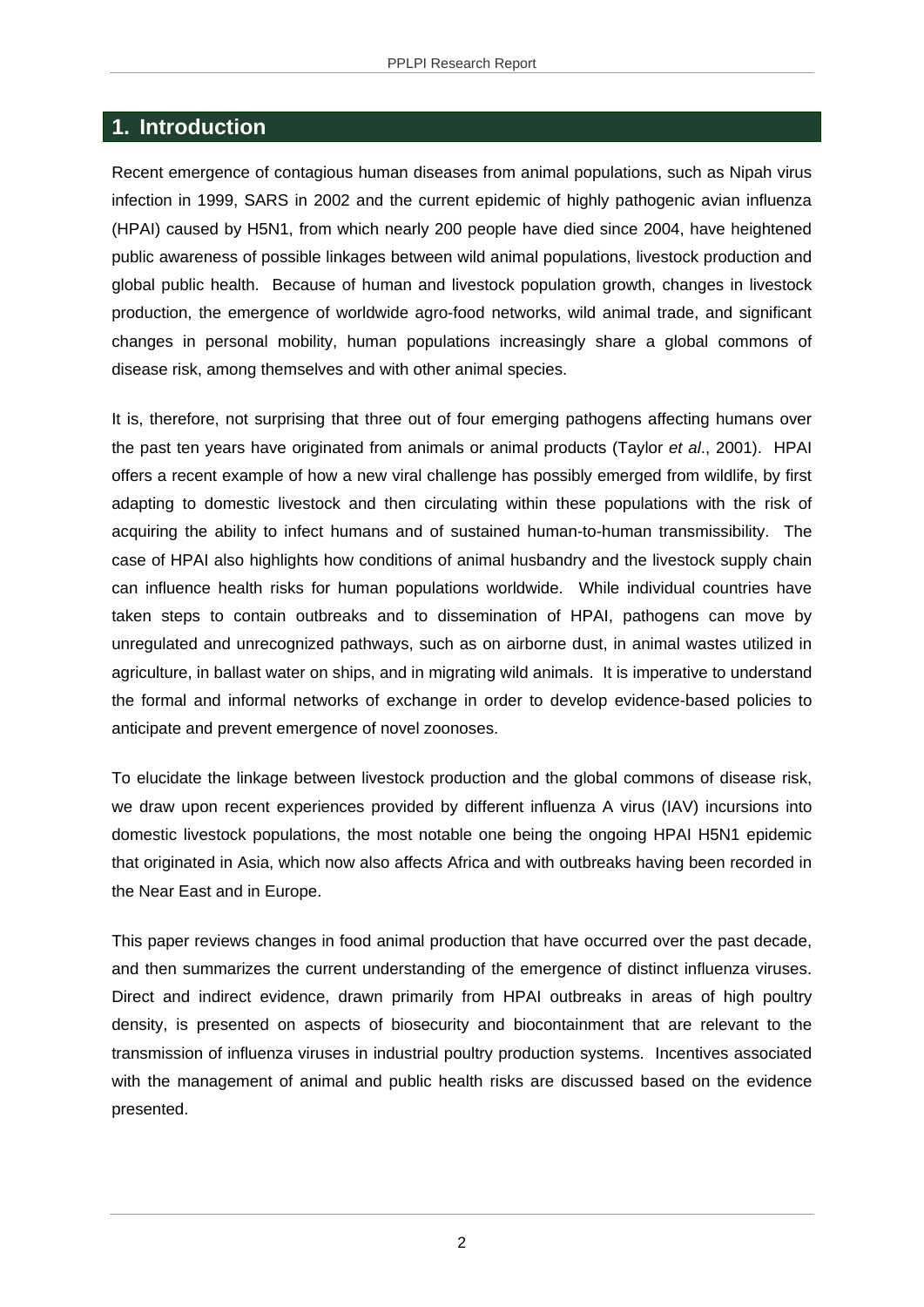### **2. Changes in Food Animal Production**

As countries have become more affluent, demand for livestock-derived food has substantially increased, leading to a major transformation of global animal food production. The linkages between sub-sectors of the animal industry, such as feed manufacturers, breeding companies, livestock keepers and processors, as well as production practices have changed significantly over the past decades, with potentially serious consequences for disease risks. These changes include significant increases in livestock populations and densities, concentrated industrial food animal production, using fewer but more productive livestock breeds and lines, with, in the case of poultry and pigs, hybrid animals providing the end product, specialization in and vertical integration of stages of production (e.g. breeding, raising, finishing), and major changes in the design of animal housing facilities.

Industrial food animal production involves high throughput animal husbandry, in which thousands of animals of similar genotypes are raised for one purpose (such as pigs, layer hens, broiler chickens, ducks, turkeys) with rapid population turnover at one site under highly controlled conditions, often in confined housing, with nutrient dense, industrial feeds replacing access to forage crops. In the US, these facilities are known as animal feeding operations (AFOs). Concentrated animal feeding operations (CAFOs) are a type of AFO, which have a regulatory definition in the US as facilities that have animals stabled or confined for at least 45 days out of any 12 month period and holding at least 1,000 animal units (AUs) (1 AU = 1000 pounds body weight).

Globally, pig and poultry production are the fastest growing and industrializing livestock subsectors with annual production growth rates of 2.6 and 3.7 percent over the past decade (Table 1). As a consequence, in the industrialized countries, the vast majority of chickens and turkeys are now produced in houses in which between 15,000 and 50,000 birds are confined throughout their lifespan. Increasingly, pigs and cattle are also raised under similar conditions of confinement and high density. The trend towards industrialization of livestock production can also be observed in developing countries, where traditional systems are being replaced by intensive units at a rate of 4.3 percent of animal holding units per year, with much of that increase occurring in Asia, South America and North Africa (CAST, 1999). In developing countries a large proportion of industrial units are sited in or close to human population centres. Over the same time, the human population has grown by almost 700 million people, again, with much of this growth occurring in the developing world and in particular affecting urban populations.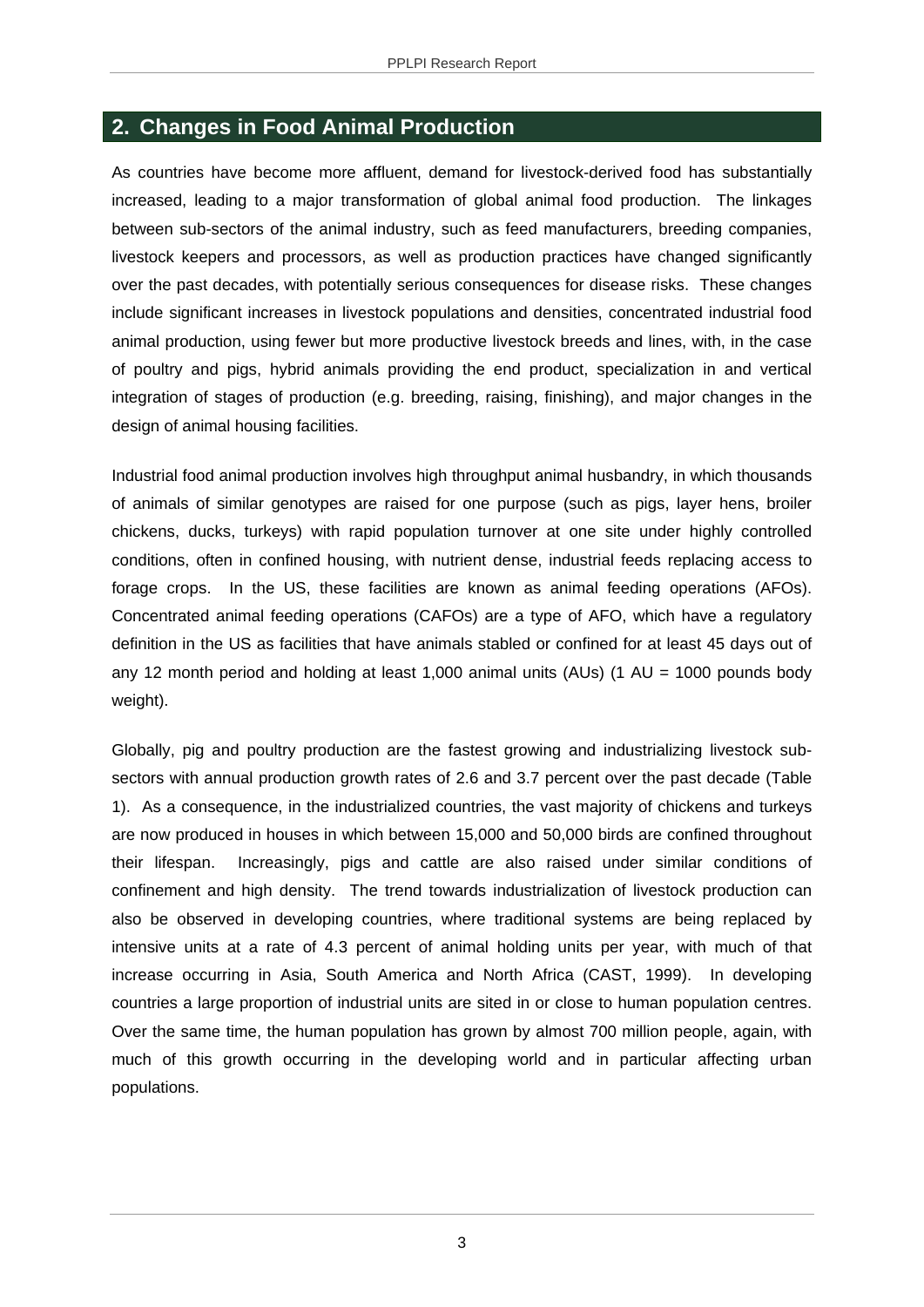|                              | 1996   | 2005    | Annual growth (%) |
|------------------------------|--------|---------|-------------------|
| Human population             | 5,762  | 6,451   | 1.1               |
| Inventory                    |        |         |                   |
| Pigs (million)               | 859    | 963     | 1.1               |
| Poultry (million)            | 14,949 | 18,428  | 2.1               |
| Production                   |        |         |                   |
| Pig meat (thousand tons)     | 79,375 | 103,226 | 2.6               |
| Poultry meat (thousand tons) | 56,408 | 81,856  | 3.7               |
| International trade          |        |         |                   |
| Pig meat (thousand tons)     | 6,398  | 9,557   | 4.0               |
| Poultry meat (thousand tons) | 5,359  | 9,234   | 5.3               |

**Table 1:** Changes in global human population, pig and poultry inventories, and production and international trade of pig and poultry meat between 1996 and 2005.

Source: FAOSTAT

Industrialization of food animal production has led to major increases in livestock productivity, which are to a large extent the result of genetic progress and the development of diets tailored to specific stages of production. For poultry and pigs, industrial production is organized in stages which separate primary breeders, multipliers and producers (often contract farmers). A small number of globally operating companies form the apex of the breeding pyramid. Different production stages are often undertaken at different sites, leading to significant movement of live animals, at times across national borders. In 2005, for example, more than 25 million live pigs, i.e. more than 2 million pigs per month, were traded internationally (FAOSTAT). In the US, there is a huge movement of unfinished animals, for example feeder pigs from the Carolinas to the Cornbelt. In 2001, 27 percent of pigs in the US were moved from one state to another (or more) (Hennessy, 2004). Investigations in relation to the recent HPAI outbreak in the UK revealed that links in poultry production within one enterprise between facilities located in the UK and in Hungary involved movement of hatching eggs, birds and poultry products four times before the final product reached retail (Lucas, 2007). Animal slaughter operations have also become concentrated, leading to larger average distances for transport to slaughter (Burrell, 2002; MLC, 2001).

The consolidation of poultry and pig production for reasons of competitive advantage has also affected the geography of food animal populations. Over the past 60 years, the geographic distribution of both pig and poultry production in the US, for example, has become more clustered, with poultry production now being highly concentrated in the southeastern states and pig production concentrated in some of these same states, as well as in the Midwest. Similar trends have occurred worldwide with pig and poultry populations increasingly concentrated in particular locations which are often geographically coincident. An approximate overview of the global distribution of poultry and pig population densities is provided by Figure 1. With the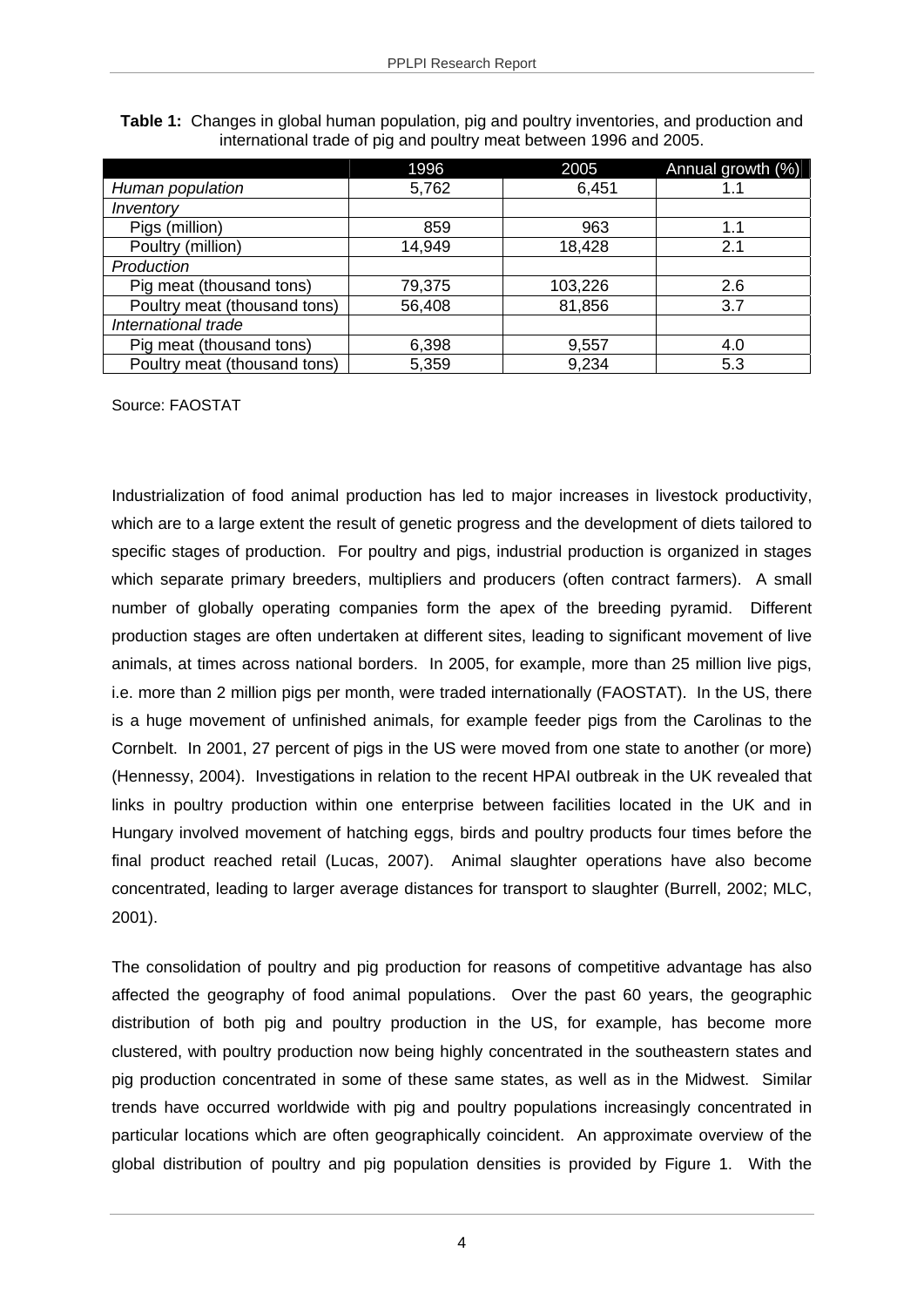geographical concentration of pig and poultry production, there has been an associated increase in global trade and movement of pig and poultry meat products, which over the past decade has increased at an average annual rate of 4.0 and 5.3 percent, respectively (Table 1). Although trade can be considered safe when conducted in line with OIE regulations, poultry trade has been implicated in the cross-border spread of H5N1 in Asia and Africa (Kilpatrick *et al*., 2006).





FAO 2007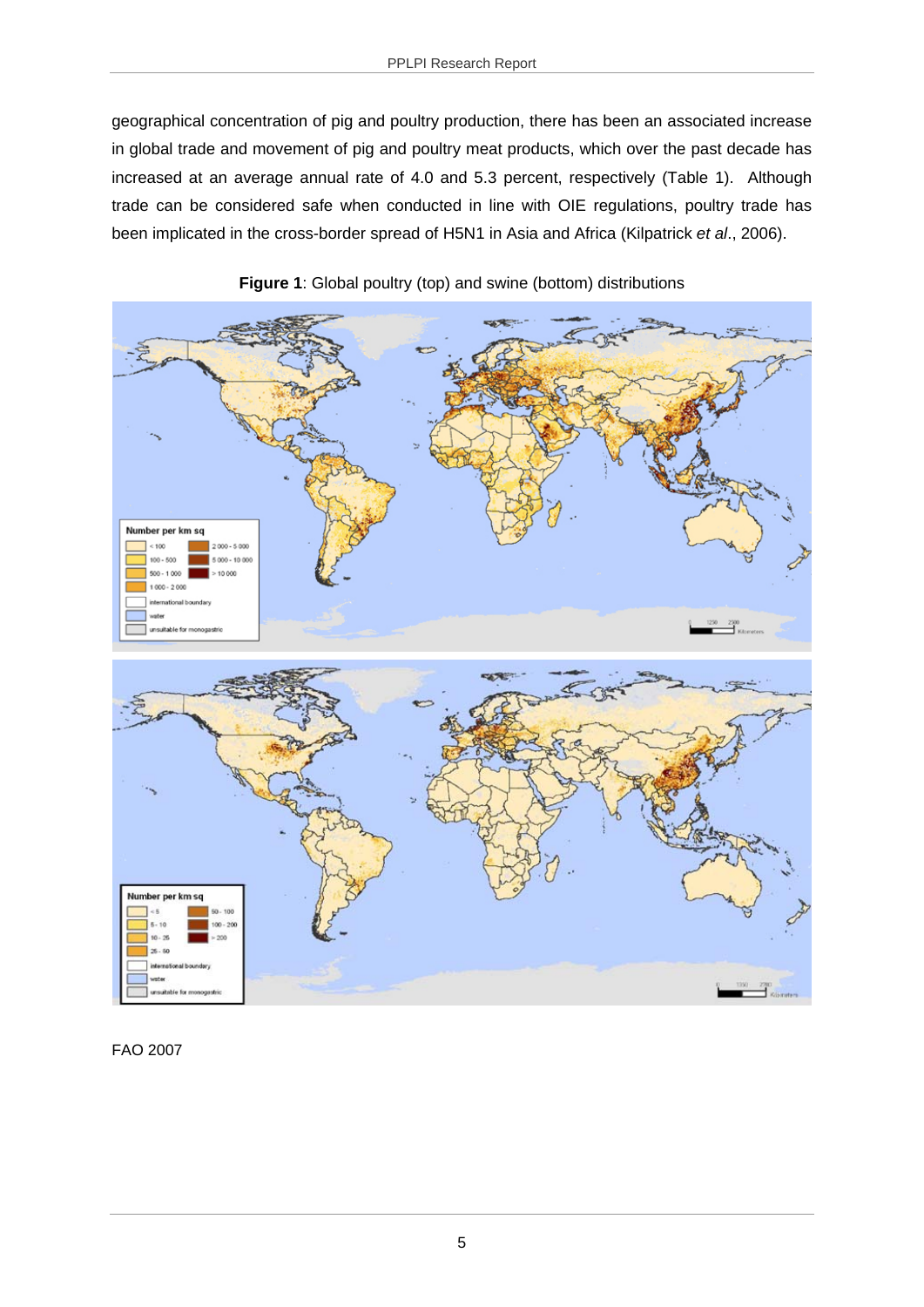Industrial pig and poultry production with its geographic intensity and being coincident for the two species, and with the regular movement of animals between production stages provides significant opportunities for interactions between large populations of confined poultry and / or pigs and thus has potential consequences for the development and transmission of some zoonotic disease agents. The proximity of thousands of confined animals increases the likelihood of transfer of pathogens within and between these populations, with consequent impacts on rates of pathogen evolution. Furthermore, animals held in confinement produce large amounts of waste, which need to be disposed of. Much of this waste, which may contain large quantities of pathogens, is disposed of on land, posing an infection risk for wild mammals or avians. Poultry house waste is also utilized in aquaculture, a form of food animal production, which results in the creation of artificial wetlands and thereby increases direct opportunities for contact with wild avians.

# **3. Emergence of Novel Influenza A Viruses**

1

Evidence suggests that non-domesticated aquatic birds are the primary reservoir of influenza A viruses (IAVs) and probably all IAVs of mammals have ancestral links to avian lineages (Webby and Webster, 2001). An important feature of IAVs is their capacity to undergo molecular transformation and to adapt to new host populations<sup>1</sup> and thereby acquire the potential to cause major disease outbreaks. One way of classifying IAVs into sub-types is on the basis of their haemagglutinin (HA) and neuraminidase (NA) antigens. Known hosts for different IAV HA and NA types are presented in Table 2.

| Host           | Role in<br>epidemiology | <b>HA Subtype</b>                              | <b>NA Subtype</b>       |
|----------------|-------------------------|------------------------------------------------|-------------------------|
| Waterfowl      | Reservoir               | All 16 subtypes                                | All 9 subtypes          |
| Domestic ducks | Reservoir               | Wide range <sup>a</sup>                        | Wide range <sup>a</sup> |
| <b>Humans</b>  | Reservoir<br>Spillover  | H1, H2, H3,<br>H <sub>5</sub> , H <sub>7</sub> | N1, N2, N3, N7          |
| Pigs           | Reservoir<br>Spillover  | H1, H3,<br>H4, H9                              | N1, N2                  |
| Horse          | Reservoir               | H <sub>3</sub> , H <sub>7</sub>                | N7, N8                  |
| Cattle         | Reservoir               | H <sub>3</sub>                                 | N <sub>2</sub>          |
| Cat, Tiger     | Spillover               | H <sub>5</sub>                                 | N <sub>1</sub>          |

#### **Table 2**: Known hosts for different HA and NA influenza A virus subtypes

<sup>&</sup>lt;sup>1</sup> Two distinct genetic processes underlie antigenic transformation of IAVs: antigenic drift and antigenic shift. Molecular changes result from point mutations in the viral haemagglutinin (HA) and neuraminidase (NA) glycoproteins. Antigenic changes occur in conjunction with the selection pressure applied by the host immune response. Less frequent, but of potentially far greater impact is the process of antigenic shift, which can result when a single cell is infected by two distinct IAVs giving rise to progeny viruses containing genetic material from both parental viruses. This reassortment can completely change the molecular profile of IAVs and thereby facilitate virus spread through a host population, potentially giving rise to major epidemics.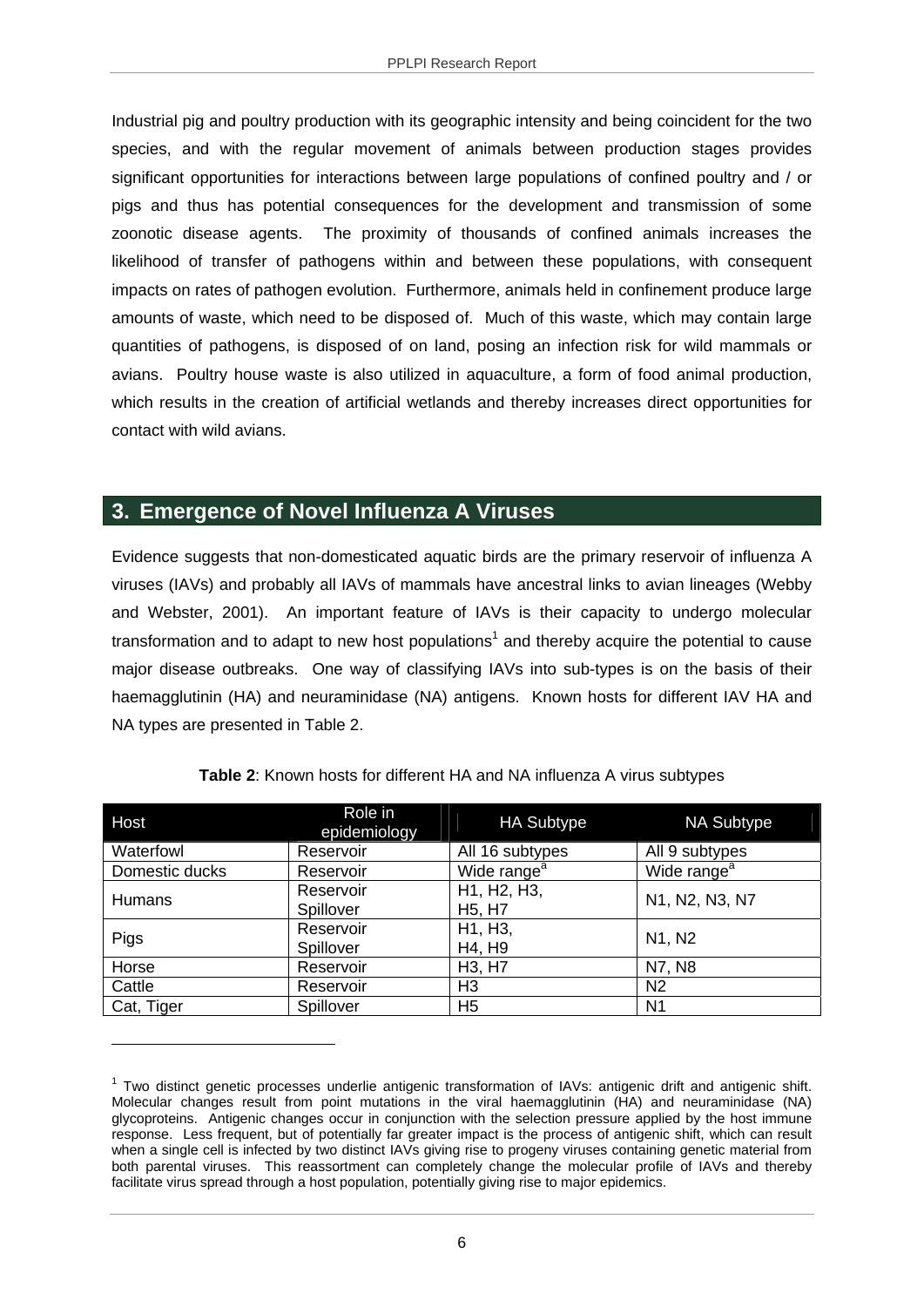| Whale            | Reservoir              | H <sub>3</sub> , H <sub>13</sub>                                        | N <sub>2</sub> , N <sub>9</sub> |
|------------------|------------------------|-------------------------------------------------------------------------|---------------------------------|
| Seal             | Reservoir              | H4, H7                                                                  | N7                              |
| Chicken & Turkey | Reservoir<br>Spillover | H9<br>H <sub>1</sub> , H <sub>5</sub> , H <sub>6</sub> , H <sub>7</sub> | N1, N2, N3, N7, N9              |

Source: Adapted from Webster et al., 2006; and Li et al., 2003

Another criterion for classifying IAVs is their pathogenicity, i.e. their ability to cause disease in experimentally inoculated chickens. Thus virulent viruses leading to severe disease and high levels of mortality are classified as highly pathogenic AI (HPAI) while viruses causing much milder disease (primarily mild respiratory disease, depression and reduction in egg production in laying birds) are classified as low pathogenicity AI (LPAI).

To date, only IAVs of the H5 and H7 subtype have been shown to cause HPAI, but not all H5 and N7 IAVs are highly pathogenic. Current evidence suggests that HPAI viruses are not endemic in wild bird populations and only arise as a result of molecular changes from low pathogenicity IAVs (LPAI) that occur after introduction into domestic poultry from wild birds (Capua and Alexander, 2004), although one outbreak of HPAI H5N3 that could not be linked to domestic poultry has been recorded in terns in South Africa in 1961.

Evidence suggests that introduction of LPAI viruses into domestic poultry populations usually occurs as a result of direct or indirect contact with wild waterfowl or domestic ducks. Various incursions of LPAI virus into domestic poultry have been reported over the past decade, mostly in North America and Europe, but also in Mexico, Chile and Pakistan, details of which have been compiled by Capua and Alexander (2004). In Mexico, 1994, a LPAI H5N2 virus mutated into a HPAI virus and spread to Guatemala in 2000 and to El Salvador in 2001, presumably via trade (ibid). LPAI H5N2 is now established in domestic chicken populations in Central America. In both, the 2003 H7N7 HPAI epidemic in the Netherlands (Stegeman *et al*., 2004) and the 2004 H7N3 HPAI epidemic in British Columbia, Canada (Power, 2005), it appears that LPAI infections in poultry preceded the emergence of HPAI in different poultry houses on the same commercial farms. In Italy, the 1999/2000 H7N1 HPAI epidemic was preceded by 199 reported outbreaks of LPAI H7N1 in the same region. On the other hand, between the mid-1990s and 2004 H7N2 LPAI virus appears to have been endemic in parts of the US, linked to live poultry markets, without conversion to an HPAI virus.

Overall, over the past 10 years reports of HPAI have increased dramatically with ten distinct minor or major epidemics reported worldwide since 1997 while 14 outbreaks have been recorded over the preceding 40 years. It is however important to acknowledge the limits in detection and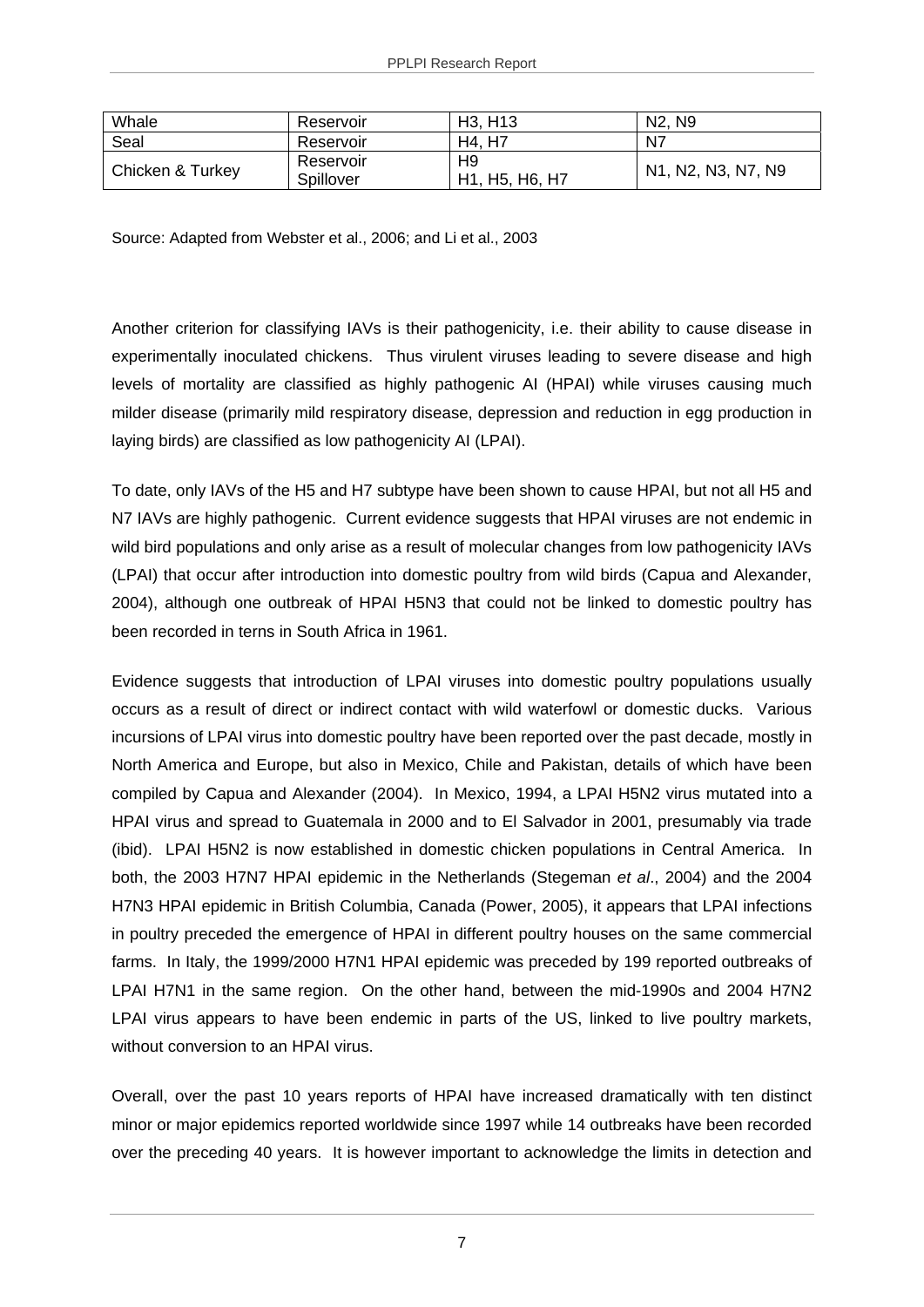reporting of HPAI and LPAI outbreaks when attempting to interpret this apparent increase in disease incidence.

In addition to the apparent increase in outbreaks caused by H5 and H7 LPAI and HPAI viruses, H9N2 LPAI virus has also spread through domestic poultry populations in the 1990s and become endemic in commercial poultry in China, the Middle East and elsewhere. H9N3 outbreaks are said to have occurred in China in 1994 (Yingjie, 1998, quoted in Capua and Alexander, 2004).

Pigs may potentially assume an important role in the emergence of novel IAVs as they can be infected by either avian or human viruses (Kida *et al*., 1994; Schulz *et al.*, 1991). Gilchrist *et al*. (2007) note the proximity of concentrated poultry and swine operations as a source of disease risk from IAVs although so far there have only been reports of AI viruses from poultry in pigs and not vice-versa. Classical H1N1 swine influenza viruses are very similar to the virus implicated in the 1918 – 1919 human influenza pandemic and circulate predominantly in the US and Asia. H3N2 viruses of human origin have been isolated from pigs in Europe and the Americas shortly after their emergence in humans (Webby and Webster, 2001) and are now endemic in pigs in southern China (Peiris *et al*., 2001), where they co-circulate with H9N2 viruses with the potential of reassortment with H5N1. $^2$  In the USA, outbreaks of respiratory disease in swine herds have been caused by IAVs which arose from reassortment of human H3N2, classic swine H1N1 and avian viral genes (Zhou *et al.,* 1999)

Thus, it appears that IAVs are now fairly widespread in commercial poultry (and to a lesser extent pig) populations and that highly pathogenic strains are emerging or being detected with growing frequency. This may be due to the substantial increase in poultry numbers (25 percent) over the last decade and / or to changes in poultry production, as well as to enhanced diagnostic capacities and better disease reporting and / or to changes in poultry production (Capua and Alexander, 2006). Although the specific role of CAFOs in the emergence of novel diseases is not well understood, the US Council for Agriculture, Science and Technology (CAST, 2005) warns that a major consequence of modern industrial livestock production systems is that they potentially allow the rapid selection and amplification of pathogens.

# **4. Biosecurity and Disease Transmission in Industrial Systems**

1

Biosecurity has been broadly defined as any practice or system that prevents the spread of infectious agents from infected to susceptible animals, or prevents the introduction of infected animals into a herd, region, or country in which the infection has not yet occurred (Radostits,

 $2$  For instance, in 1999, IAV subtype H9N2, was isolated from two girls in Hong Kong, who recovered from influenza-like illnesses (Peiris *et al*., 1999).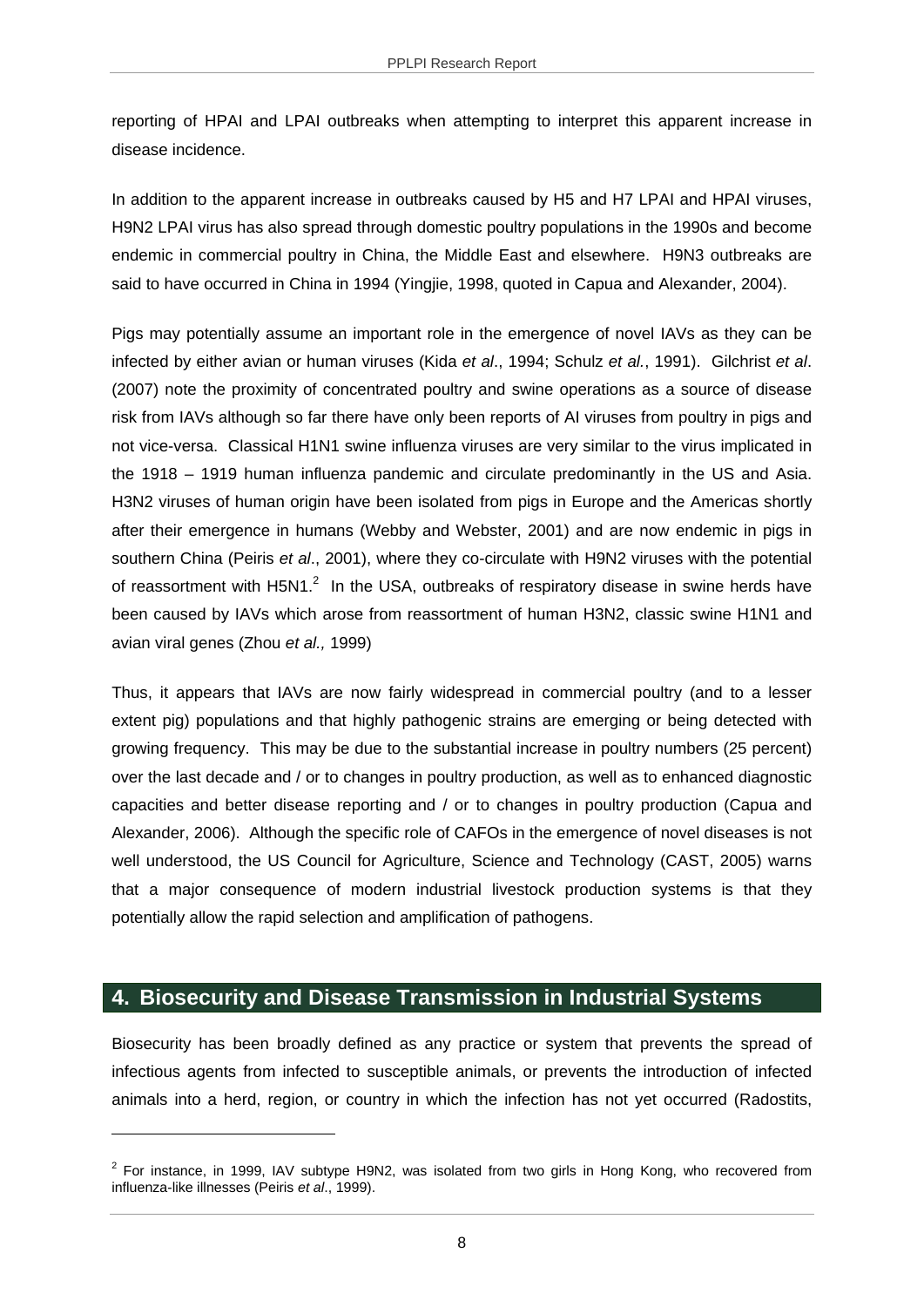2001). More specifically, farm biosecurity combines 'bioexclusion', i.e. measures for preventing a pathogen from being introduced to a herd/flock, and 'biocontainment', which addresses events after introduction, i.e. the ability for a pathogen to spread amongst animal groups within a farm or of being released from the farm (Dargatz *et al*., 2002). The majority of farms devote most resources to bioexclusion although large multiunit farms also invest in biocontainment to prevent spread to other units.

Disease transmission between farms depends on the combination of individual bioexclusion practices and biocontainment measures. The importance of the latter is largely determined by the magnitude and direction of resource (and waste) flows across and between farm populations. In the livestock sector, these flows can be complex because of specialization at different stages of animal production and processing and intricate formal and informal market chains. Large scale production at all stages is highly concentrated, with small numbers of large, intensive facilities and even fewer responsible enterprises. Larger facilities are often assumed to implement more advanced biosecurity measures, but the intensity of their operations also poses higher risks for infection and pathogen propagation. Over one cycle of 10,000 broilers for example, around 42 tons of feed and 100,000 l of water have to be supplied to the birds, and unless stringent measures are taken these remain potential routes of introduction, while around 20 tons of waste will be produced requiring disposal.

The design and operational requirements of large scale poultry and swine houses also result in compromises of biosecurity. Because confinement of thousands of animals requires controls to reduce heat and regulate humidity, poultry and swine houses are ventilated with high volume fans that result in considerable movement of materials into the external environment (Jones *et al*., 2005) and dust emissions, visible (particles >10 microns) and invisible (particles <10 microns), from poultry barns housing thousands of birds can be substantial. Measurement of aerosol emissions from a broiler operation revealed a million fold elevated concentration of aerosolized invisible dust near a poultry barn fan as compared to outdoor air in a semi-rural area (Power, 2005). These particles have the potential to remain suspended in the air for up to several days, and, depending on prevailing winds, poultry barn dust could be found several kilometers from its source. Although little is known about the survival of IAVs on dust particles, high concentrations of infectious AI virus have been detected in air samples from an infected barn while low levels of virus were detected in one of nine samples some 800 m from an infected barn. However, it was not determined if this sample of virus was infectious (Power, 2005).

Other pathogens have been shown to readily move in and out of poultry and swine houses. Pathogen entry was demonstrated in a recent study of C*ampylobacter*-free broiler flocks, housed in sanitized facilities, using standard biosecurity measures, and fed C*ampylobacter*-free feed and water. Seven out of ten flocks became colonized with *Campylobacter* by the time of slaughter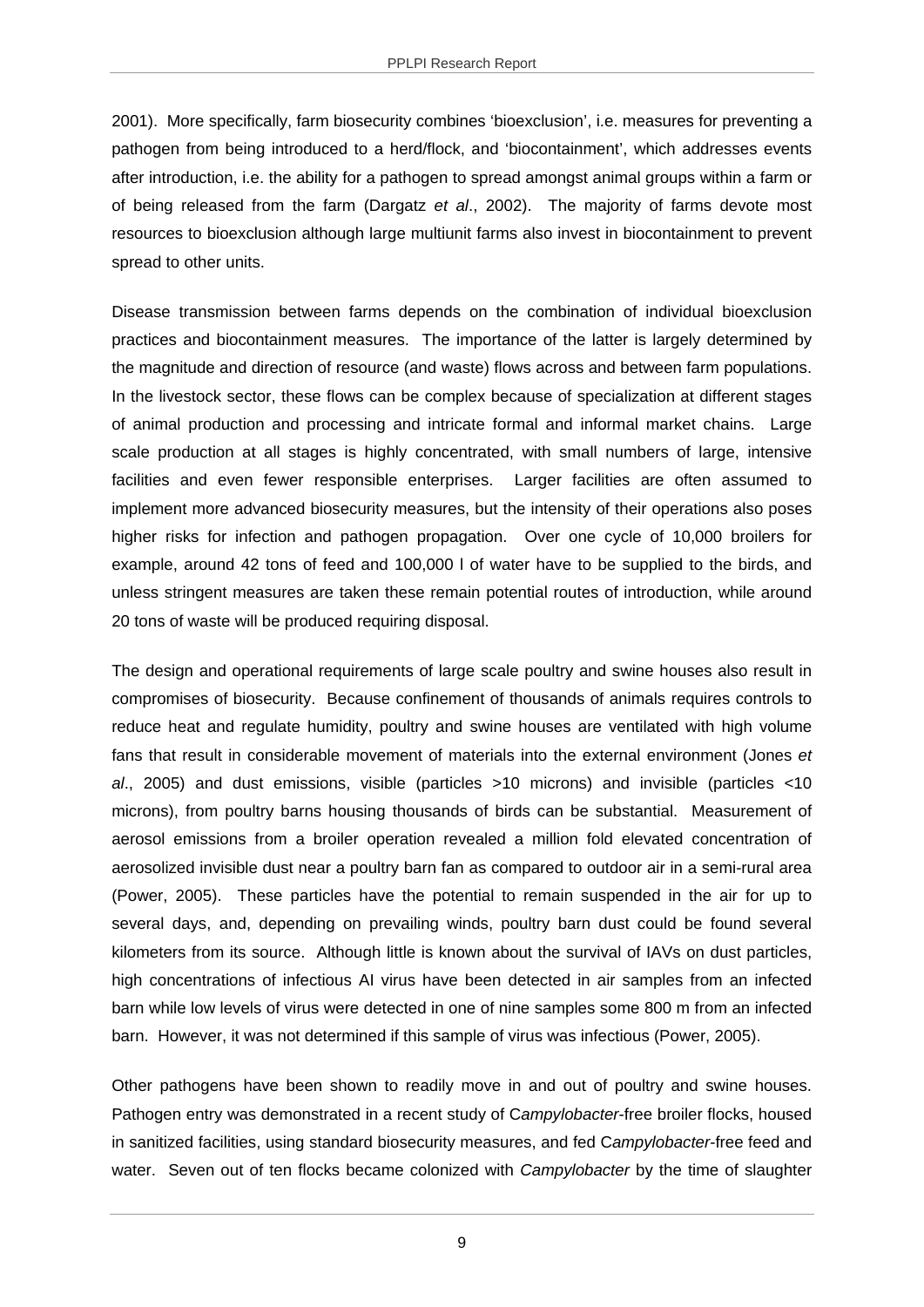and two flocks were colonized by *Campylobacter* strains genetically indistinguishable from strains isolated from puddles outside of the facility prior to flock placement (Bull *et al*., 2006). Although the route of entry was not determined, this study clearly shows that some pathogens in the immediate environment of a poultry facility have a high chance to overcome standard bioexclusion measures. Contaminated air exiting the house via ventilation systems becomes a source of *Campylobacter* to the external environment and microbes may be carried some distance by wind and surface water transport. *Campylobacter* strains with identical DNA fingerprints to those colonizing broilers have been measured in air up to 30 m downwind of broiler facilities housing colonized flocks (Lee *et al.*, 2002).

Insects are another means for pathogen entry to and exit from poultry houses. Research carried out during an HPAI outbreak in Kyoto, Japan in 2004, found that flies caught in proximity to broiler facilities where the outbreak took place, carried the same strains of H5N1 influenza virus as found in chickens of an infected poultry farm (Sawabe *et al*., 2004). A study in Denmark found that as many as 30,000 flies may enter a broiler facility during a single flock rotation in the summer months (Hald *et al*., 2004).

Evidence that bioexclusion measures of (at least some) large-scale industrial poultry operations are not impenetrable by IAVs is provided by reviewing the HPAI H5N1 outbreaks reported to OIE (www.oie.int). HPAI H5N1 for instance has been reported to have caused outbreaks in largescale industrial poultry units with supposedly high biosecurity standards in South Korea (a 300,000 bird unit), Russia (two 200,000 bird units) and Nigeria (a 50,000 bird unit) in 2006, and in the UK (a 160,000 turkey unit) in 2007. Moreover, large(r) industrial-type flocks appear to be overrepresented in the list of HPAI H5N1 outbreaks reported to OIE vis-à-vis outbreaks in backyard / village flocks in relation to their respective shares of total national flocks. Around 40 percent of the HPAI H5N1 outbreaks in domestic poultry reported to OIE between late 2005 and early 2007 occurred in poultry units of 10,000 birds or more (more than 25 percent occurred in units of more than 10,000 birds), while, even in many OECD countries, e.g. Germany, France, UK and Belgium, less than 10 percent of flocks consist of more than 10,000 birds. It is likely that some of this overrepresentation of large industrial-type flocks in reported outbreaks is due to ascertainment bias because outbreaks are more likely to be detected and reported in large-scale operations than in backyard systems<sup>3</sup>. Nevertheless, it demonstrates that, whatever the source of the virus (wild avians, backyard poultry, other commercial units), bioexclusion measures implemented by some large-scale industrial poultry units, including those in industrialized countries, may be insufficient to protect against H5N1 incursion when challenged.

 $3$  But note that assuming a lag of 8 to 10 days between infection of a flock and notable increase in mortality and a 45-day cycle for broilers, between 15 and 20 percent of infections of broiler flocks are expected to go undetected.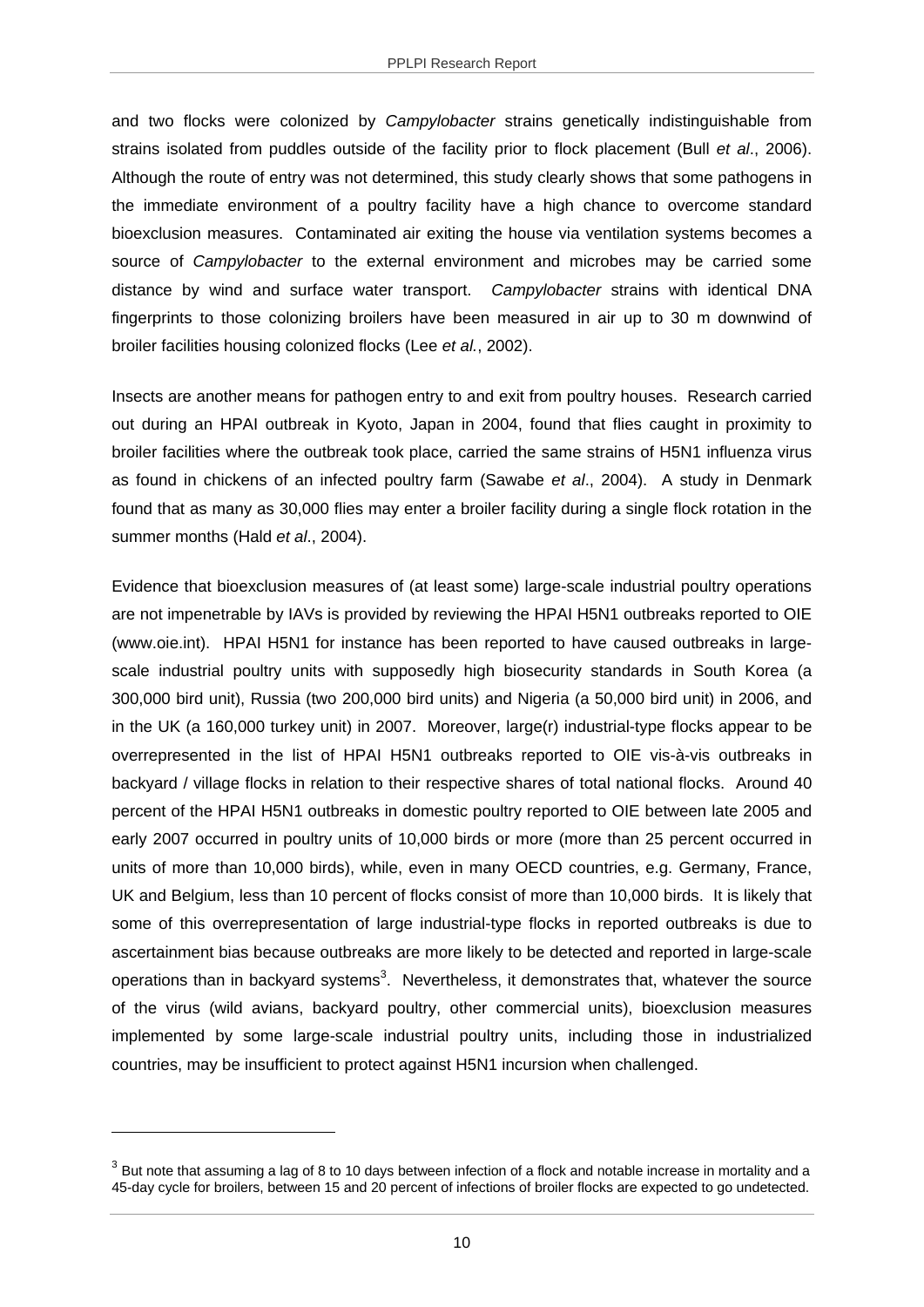This empirical evidence of sub-optimal biosecurity of a proportion of commercial operations is substantiated by direct observations and points to a need for greater oversight and or regulation of biosecurity of industrial poultry production. For instance, Power (2005) reports that more than three quarters of commercial broiler and table egg farms in Fraser Valley, Canada, had indicated in a survey that they did not provide disinfection footbaths nor required a change of clothes / coveralls by employees on entering their barns. In Maryland, US, Price *et al*. (2007) found that most poultry workers are provided little or no protective clothing or opportunities for personal hygiene or decontamination on site, and that they take their clothes home for washing.

Once IAVs have entered industrial production facilities they can be transferred between operations by contaminated shipping containers and trucks. Given that a gram of infected faeces can contain as many as ten billion infectious virus particles, a small amount of contaminated faecal material or litter adhering to boots, clothing or equipment may be sufficient to transmit virus from an infected to a susceptible flock (Power, 2005). Biocontainment of IAV, once poultry are infected thus poses a substantial challenge, even in countries with advanced animal-health services and depends on early detection of outbreaks and action before the virus has spread widely in infected premises.

# **5. HPAI Epidemics in Densely Populated Poultry Production Areas**

The 1999-2000 H7N1 epidemic in northern Italy, the 2003 H7N7 epidemic in the Netherlands and the 2004 H7N3 epidemic in Fraser Valley (British Columbia, Canada) highlight the difficulties faced by animal health authorities when HPAI infects flocks in densely populated poultry production areas (DPPAs). Table 3 provides a summary of these three epidemics.

|                                 | Italy <sup>1</sup><br>$1999 - 2000$ |                     | <b>Netherlands</b><br>2003 |                     | Canada<br>2004  |                     |
|---------------------------------|-------------------------------------|---------------------|----------------------------|---------------------|-----------------|---------------------|
| Farm type                       | Industrial                          | Backyard /<br>hobby | Industrial                 | Backyard /<br>hobby | Industrial      | Backyard /<br>hobby |
| Farms in the<br>affected area   | 3,271                               | na                  | 1,362                      | 17,431              | app. 800        | 533                 |
| Farms declared<br>infected      | 382                                 | 10                  | 233                        | 22                  | 42              | 11                  |
| Infection risk                  | 12%                                 | na                  | 17%                        | 0.1%                | app 5%          | 2%                  |
| Farms<br>depopulated            | all in 5,500 $km2$                  |                     | 1,255                      | 17,421              | 410             | 533                 |
| Proportion farms<br>depopulated | 100%                                |                     | 92%                        | 100%                | app 50%         | 100%                |
| <b>Birds culled</b>             | app 16 million                      |                     | app 30 million             |                     | 13.6<br>million | 17,977              |

**Table 3**: Summary of HPAI outbreaks in densely populated poultry production areas

<sup>1</sup> Figures are for Veneto and Lombardia, the hardest hit provinces, source: Capua pers. comm..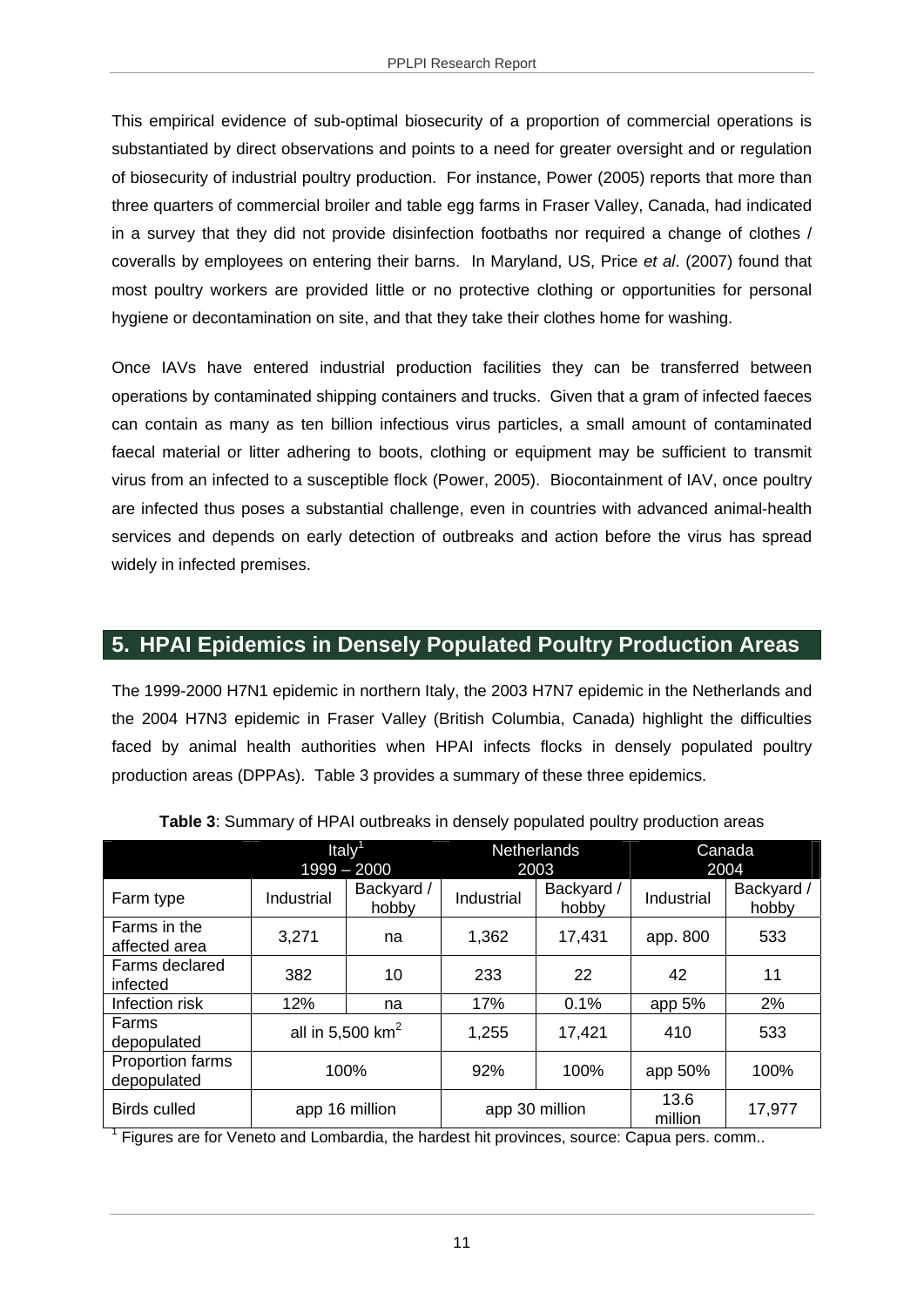In all three epidemics animal health authorities noted the high density of poultry farms with frequent contact between farms by trucks and surprisingly low levels of biosecurity practiced by some operators as having been associated with the considerable spread of virus (Capua *et al*., 2002; Stegeman *et al*., 2004; Power 2005). Retrospective analysis of between-flock transmission in two distinct outbreak areas in the case of the Netherlands and of an H7N3 LPAI epidemic in Italy in 2003-2004 estimated reproduction ratios (R*h*, the average number of secondary infections caused by 1 infectious flock) of 6.5, 3.1 and 2.9 respectively (Stegeman *et al.*, 2004; Capua and Marangon, in press) prior to the implementation of control measures. This clearly indicates that standard bioexclusion and biocontainment measures in a number of the predominantly industrial flocks were insufficient to prevent disease spread, and that disease detection or reporting was delayed. For caged layers, for example, Capua and Alexander (2006b) cite a 'flock incubation period' of up to 18 days, which, in areas with intense betweenfarm traffic, provides sufficient time extensive movement of the virus.

Control of the three epidemics was only achieved through massive depopulation of commercial and backyard / hobby flocks (vaccination was not applied). Retrospective analysis of the Dutch outbreak also revealed that between-flock transmission continued even after the implementation of strict movement controls in the affected areas. The authors conclude that containment of the epidemic was more likely to be the result of the depletion of susceptible flocks by depopulation than the reduction of the transmission rate through biocontainment measures (Stegeman *et al*., 2004).

The lower probability of infection of backyard / hobby flocks compared to that of industrial flocks in the Dutch and Canadian epidemics, in which samples were collected from backyard / hobby flocks in the vicinity of infected industrial flocks, is consistent with findings from the HPAI epidemic in Thailand in 2004 and the 2002 outbreak of Newcastle disease in Denmark (Otte *et al*., 2007) and suggests that commercial transactions are an important route for disease transmission between industrial farms.

## **6. The Animal:Human Interface**

Over the past 100 years, the sudden emergence of antigenetically different strains of IAVs transmissible among humans leading to human influenza pandemics has occurred in 1918 (H1N1, Spanish flu), 1957 (H2N2, Asian flu), and 1968 (H3N2, Hong Kong flu) (Webby and Webster, 2001). Studies on these pandemic viruses have shown that all three contained an avian component (Capua and Alexander, 2006b).

A number of studies demonstrate that IAVs from animals can move across the animal:human interface in the context of food animal production and processing, and therefore, livestock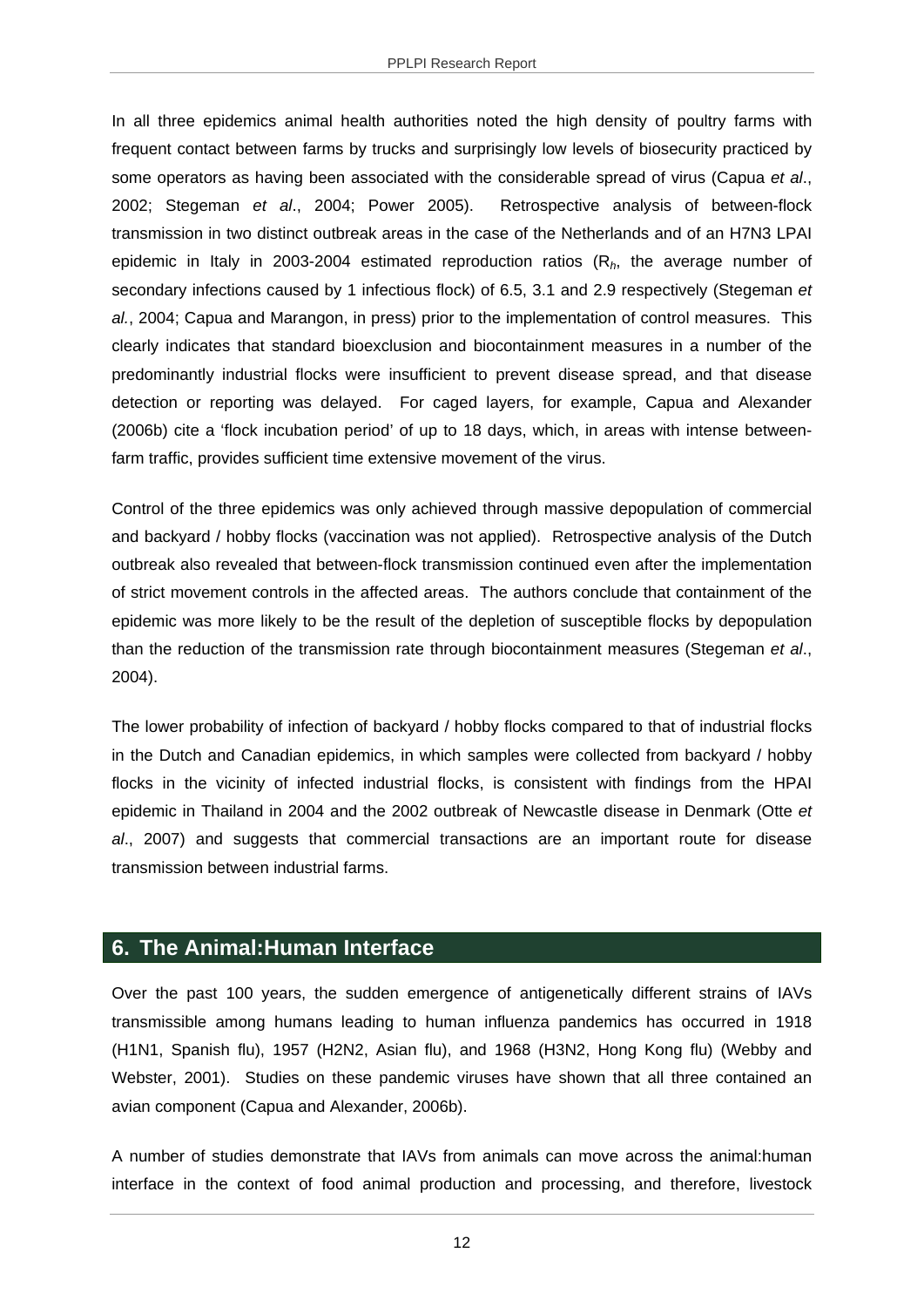keepers and people otherwise in close contact with live animals are the most likely group to act as 'bridge' for IAVs between livestock and human communities at large (Saenz *et al*., 2006), should an IAV acquire the capability of sustained human-to-human transmission.

Myers *et al.* (2006), for example, report that swine farmers had higher titres of H1N1 and H1N2 antibodies and greatly elevated risks of seropositivity to these two influenza A viruses (35.3 and 13.8 odds ratios respectively), as compared to community referents. A comprehensive study of the outcome of exposure to H5N1 has been conducted in Hong Kong during the 1997 outbreak (Bridges *et al*., 2002). In this study, 1,525 poultry workers and 293 government workers involved in culling activities and disease investigations were assessed for risk factors for seropositivity. Only occupational tasks involving contact with live poultry were associated with increased risks of seropositivity, and the probability of carrying H5 antibodies increased with increased numbers of such occupational contacts from around 3 percent at the low end to nearly 10 percent at the high end. A study in Italy found anti-H7 antibodies in 3.8 percent of serum samples from poultry workers during the period in 2003 when LPAI H7N3 was circulating (Puzelli *et al*., 2005). A study of H7N7 infection among persons reporting influenza-like symptoms was conducted in the Netherlands in association with the 2003 H7N7 HPAI epidemic (Koopmans *et al*, 2004). H7 virus was detected by PCR in ocular swabs of 86 of 453 persons (18.9 percent) calling into the health department. The highest detection rates were found in poultry cullers (41.2 percent), followed by veterinarians (26.3 percent) and farmers and their family members (14.7 percent).

Fortunately, thus far, the recent HPAI viruses do not easily infect humans, have not acquired sustained human-to-human transmissibility and only the Asian HPAI H5N1 appears to have a high case fatality in infected humans. Increased exposure of humans to avian IAVs undoubtedly increases the likelihood that avian and human influenza viruses infect the same individual, which could facilitate the emergence of a 'novel' virus, but the molecular changes required for efficient transmission of IAVs among humans remain poorly understood. Thus, in a ferret model (used to investigate the transmissibility of human influenza viruses) two H5N1 avian-human reassortant viruses and one H3N2 human-avian reassortant virus exhibited reduced replication efficiency and no transmission, suggesting that H5N1 viruses may require further adaptive steps in order to develop pandemic potential (Maines *et al*., 2006), the likelihood of which remains unknown.

## **7. Management of Animal and Public Health Risks**

Animal and public health risks have a complex relationship with economic incentives. Some responses to market and regulatory signals elevate infection risk, including the scope and term of disease incubation, while others reduce risk levels. Generally speaking, incentives for risk reduction are associated with a 'virtuous cycle' of product quality, reputation, and profit.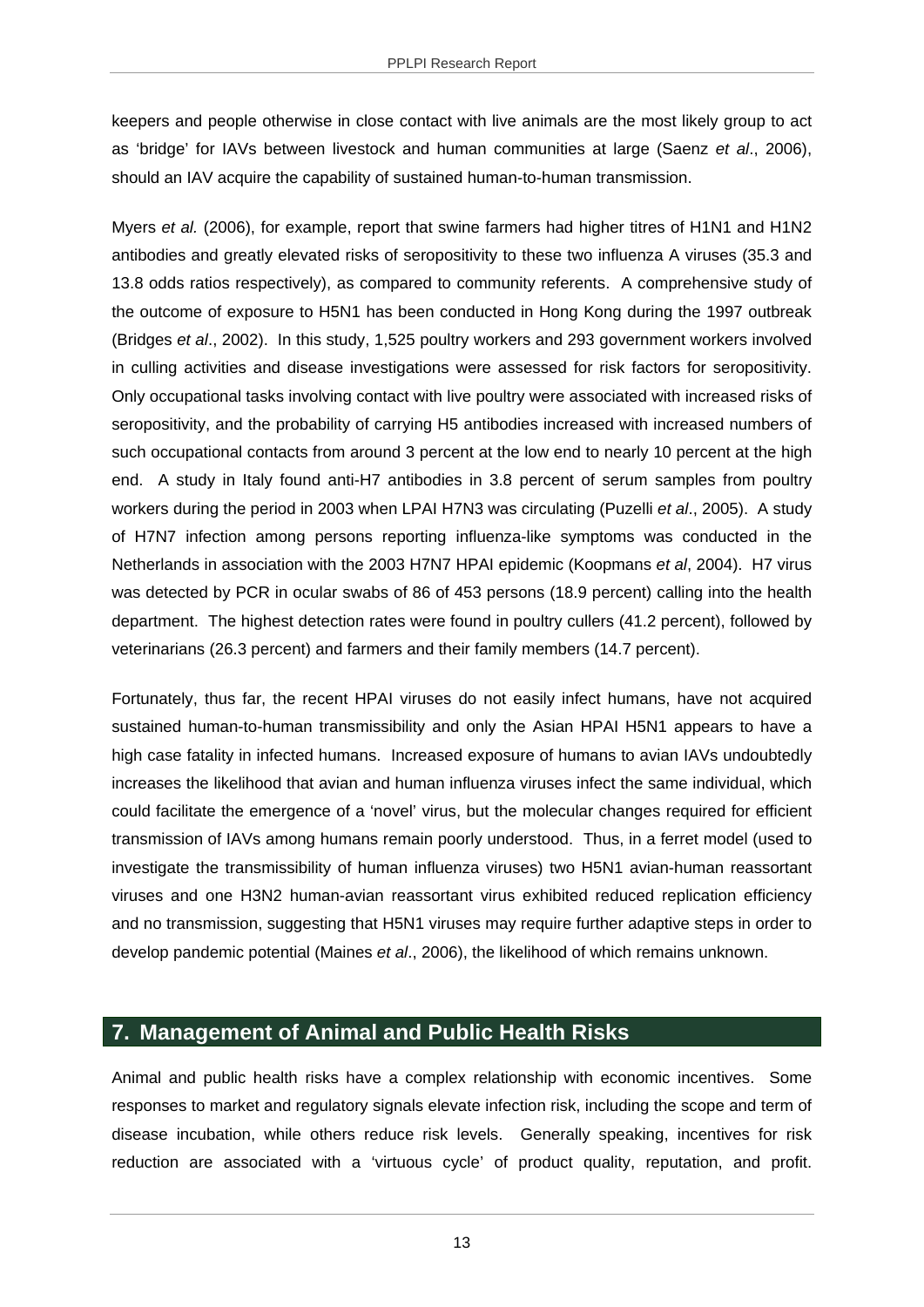Behaviours that increase risk usually arise from uncertainty, loss aversion, or illicit profit **incentives** 

Although the effects of HPAI primarily become evident in domestic poultry, disease outbreaks have repercussions that go far beyond primary producers. These repercussions are to a large extent a result of public and private responses to the (real or perceived) risk of the disease and its potential effects rather than to the actual, direct on-farm impact. Thus, any control programme needs to take into account this plurality of stakeholder reactions and interests as well as their potential to contribute to, and their incentives to undermine control programmes. It must be recognized that some individuals and enterprises may actually gain from an animal disease outbreak affecting others.

Disease risk can be considered as the outcome of an initial process of infection, followed by within farm / flock transmission, exposure of other actors in the production process, and reaction. The magnitude of each of these processes can be positively or negatively affected by economic incentives and policy interventions. For example, the risk posed by an infectious disease related to food animal production may be influenced by:

- Providing incentives and introducing regulations to promote adoption of practices that reduce the probability of initial outbreaks (e.g. bioexclusion measures);
- Introduction of incentives and standards that facilitate early detection, on-farm containment, and eradication;
- Establishing incentives and standards to reduce release from farms and other routes of exposure of others (e.g. biocontainment measures); and
- Developing strategies to mitigate disease impact, for example through emergency or preventive vaccination in high risk areas.

It would seem logical that 'private' decision makers will primarily focus on bioexclusion and less so on on-farm biocontainment, since the latter is only relevant once the pathogen has been introduced into their facilities, and as they are likely to believe that their bioexclusion measures are sufficient to prevent that from happening.

A critical issue of incentives and disincentives relates to early detection of disease incursion. The importance of early detection cannot be overstated as the magnitude of disease epidemics is exponentially related to the time elapsed between pathogen introduction and implementation of control measures. Timely reaction heavily relies on early detection and disclosure by those in daily contact with livestock, however current disease control policy tends to encourage individual behaviour along the old adage 'shoot, shovel and shut up'. Incentive systems need to be devised that encourage 'good behaviour' while penalizing 'bad behaviour'. A dilemma in the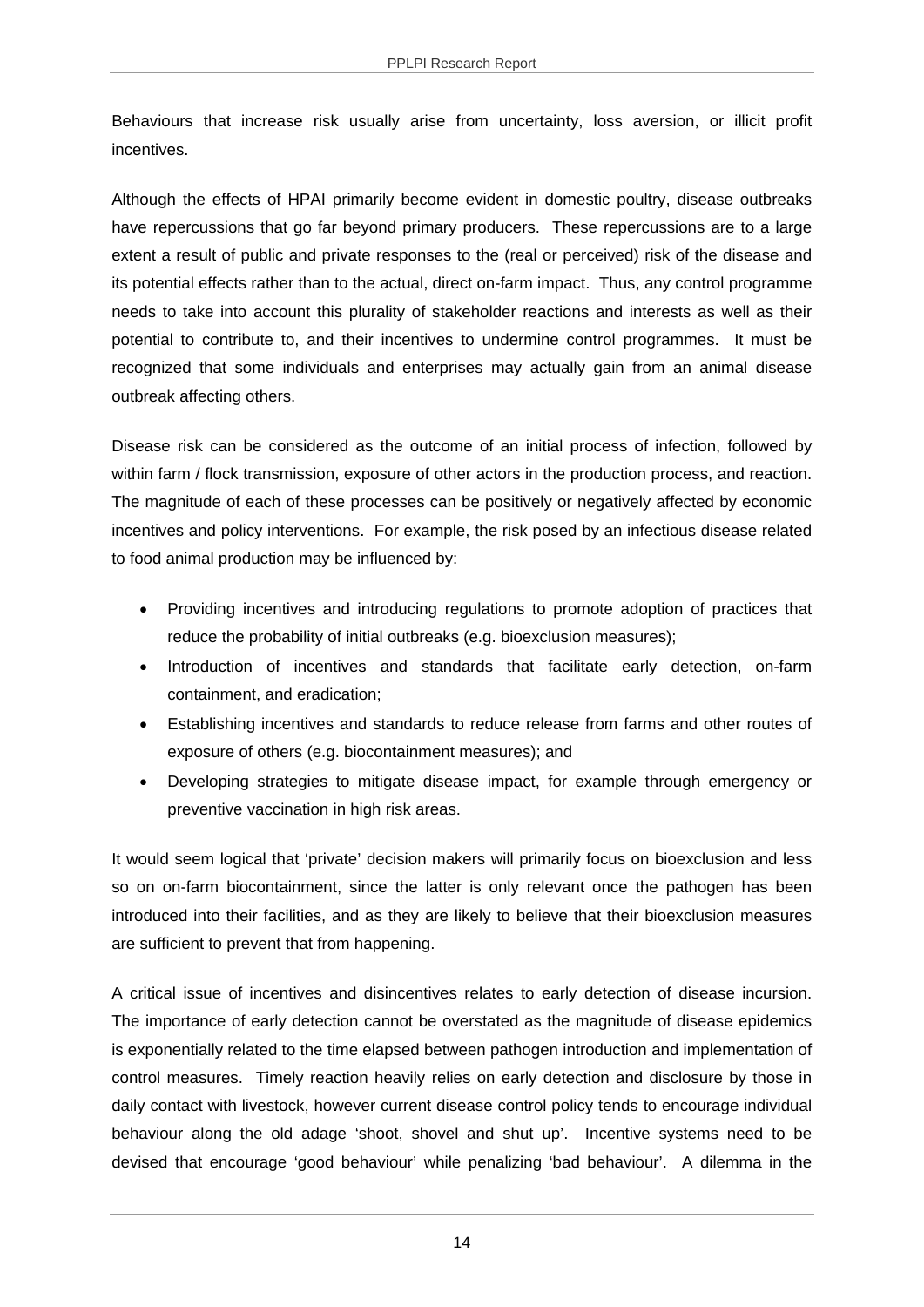latter will be that the required disincentives may run counter to the need for incentives for early disclosure. Compensation schemes that offer equal compensation for lost animals, irrespective of timing of disclosure fail to create an incentive consistent with the policy objective of early reaction (Graming *et al*., 2006). Likewise, depopulation of entire premises in the event of selected pathogen entry into a poultry house, for example, does not offer an incentive for reporting the latter or for major investments in within-farm biocontainment (let alone betweenfarm biocontainment).

Compensation for depopulation usually only covers (partial) costs to producers that are directly affected by the depopulation measures, while the other costs of disease control measures, such as movement restrictions, on other market participants are not normally covered. Unless an appropriate balance is struck between the control and compensation systems, farmers in a quarantined area may have an incentive to introduce disease onto farms with consequential depopulation and partial compensation rather than to suffer the indirect impacts of disease control measures.

As it can be more profitable to raise or move animals for 'finishing' to locations where animal feed is abundant, e.g. close to feed mills, than to continuously move feed over large distances, areas of high livestock density have emerged in a number of regions worldwide. Semi-vertical integration of production processes, where a large company supplies young stock and feed, while farmers provide animal housing and labour, has often not been accompanied by systematic spatial planning of the units in the system. Although spatial concentration is convenient from an organizational point of view, as illustrated in the case of the HPAI outbreaks in DPPAs, it has serious drawbacks for the control of epidemic diseases. In the European Union (EU), locationspecific disease risks, as for example determined by concentration of production units or proximity to wildlife reservoirs, are not factored into the cost of production because the current tax-financed system of disease outbreak response acts as a free insurance of last resort, and thereby results in the generation of avoidable amounts of 'risky' production (Jansson *et al*., 2006). The same authors show that although moving to risk-based compulsory insurance for FMD, financed by the livestock sector, would not result in major relocation of dairy production within the EU, it would lead to a fairer distribution of disease control costs between member countries and between consumers and producers. Location of poultry and pig production, which does not rely on the availability of grazing land, might however shift in response to a risk-based insurance system.

The benefits of freedom from highly contagious diseases are shared by all market participants, i.e. non-exclusive, and therefore have similarities with common property resources. But as achievement and maintenance of disease freedom is heavily dependent on individual behaviour, livestock keepers may become locked into a 'Nash equilibrium' in which no one has anything to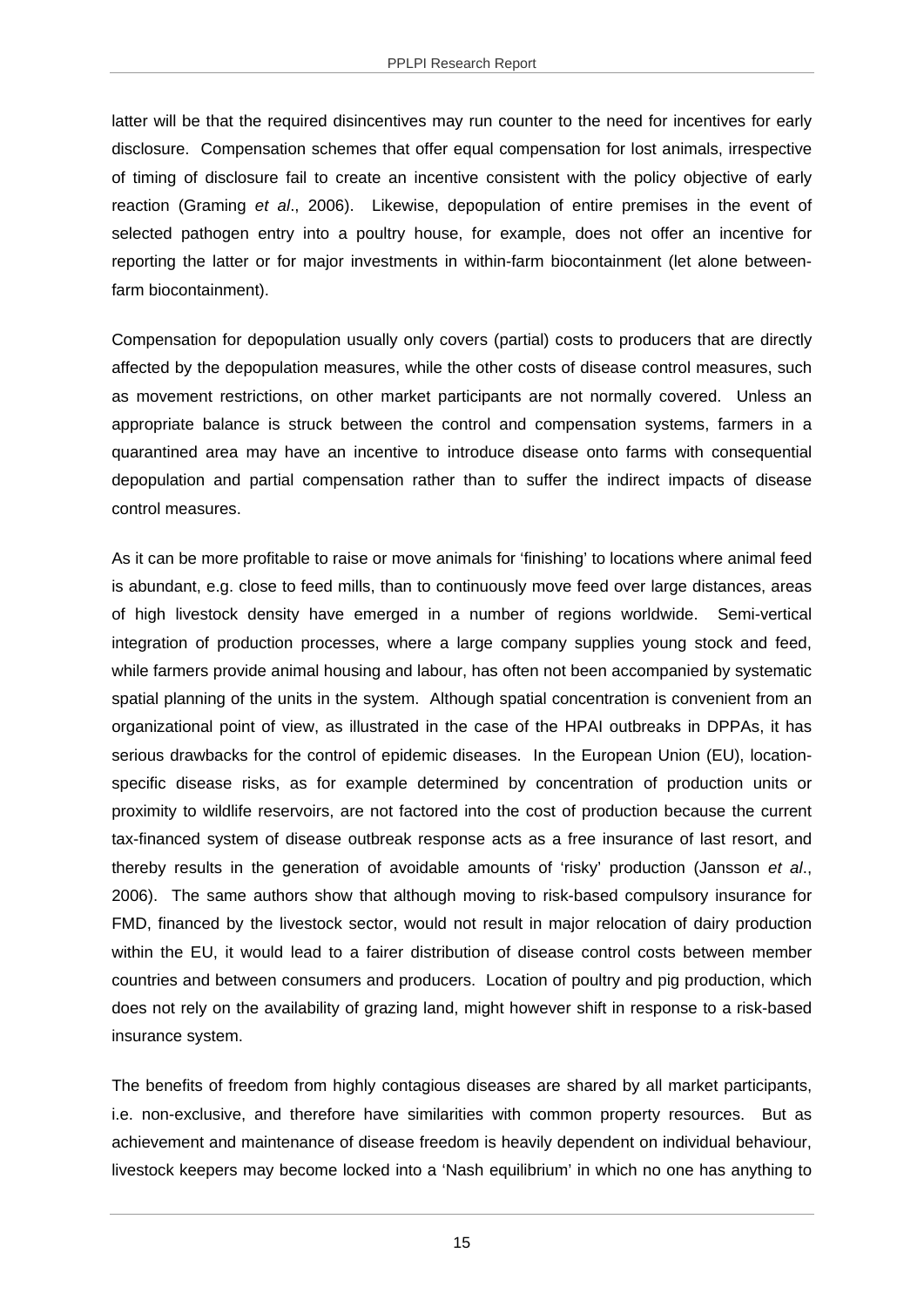gain by unilateral action. Public intervention is required to align individual and societal interests, but to do so successfully requires detailed understanding of the individual incentives of market participants and of the full set of consequences of potential interventions.

# **8. Conclusions**

Intensification of food animal production is an entrepreneurial response to the increasing demand for food of animal origin, at times supported by public investment. Satisfying current global demand for poultry meat by traditional systems would require a dramatic expansion of the poultry population as meat offtake per bird per year in traditional systems is about one tenth that of industrial systems (a similar ratio would hold for egg production). Therefore, from the point of view of meeting the growth in demand, the world has to depend upon some of the technologies of large scale industrial type production. However, as CAST (2005) states "the cost of the increased production efficiency of these industrial systems is the necessity for heightened biosecurity and improved surveillance to safeguard global public health." Hennessy *et al*. (2004) have shown that the risk of infectious disease can create decreasing returns to scale, when technology is otherwise increasing returns to scale. The same holds true for waste disposal. Thus, once these externalities are factored into the production costs of industrial systems, the economically optimum size and siting of operations may change.

Concentration of food animal production and the unregulated 'evolution' of densely populated livestock production areas not only result in major environmental burdens, but also generate significant animal and public health risks. Recent experience has shown that disease containment in these areas is extremely difficult, and in the case of outbreaks can result in the ethically rather questionable destruction of millions of healthy birds. An unrecognized aspect of industrial food animal production concerns worker exposures (Price *et a*l, 2007) to zoonotic diseases. Saenz *et al*. (2006), using mathematical transmission models, show that when CAFO workers comprise more than 15 percent of a community they may act as IAV amplifiers for the community as a whole.

Although understandably H5N1 is currently of major global concern, IAVs in general in poultry and swine, kept whichever way, should be closely monitored internationally as human exposure to 'silently' circulating IAV is just as likely (or unlikely) to lead to emergence of a potentially pandemic strain as exposure to HPAI.

The trend towards division of labour (within and between countries) for different stages of food production and processing increases the risk of pathogen transfer over large distances even if production facilities are not highly concentrated. An example of this effect is the Longtown livestock market during the 2001 foot-and-mouth disease epidemic in Great Britain which acted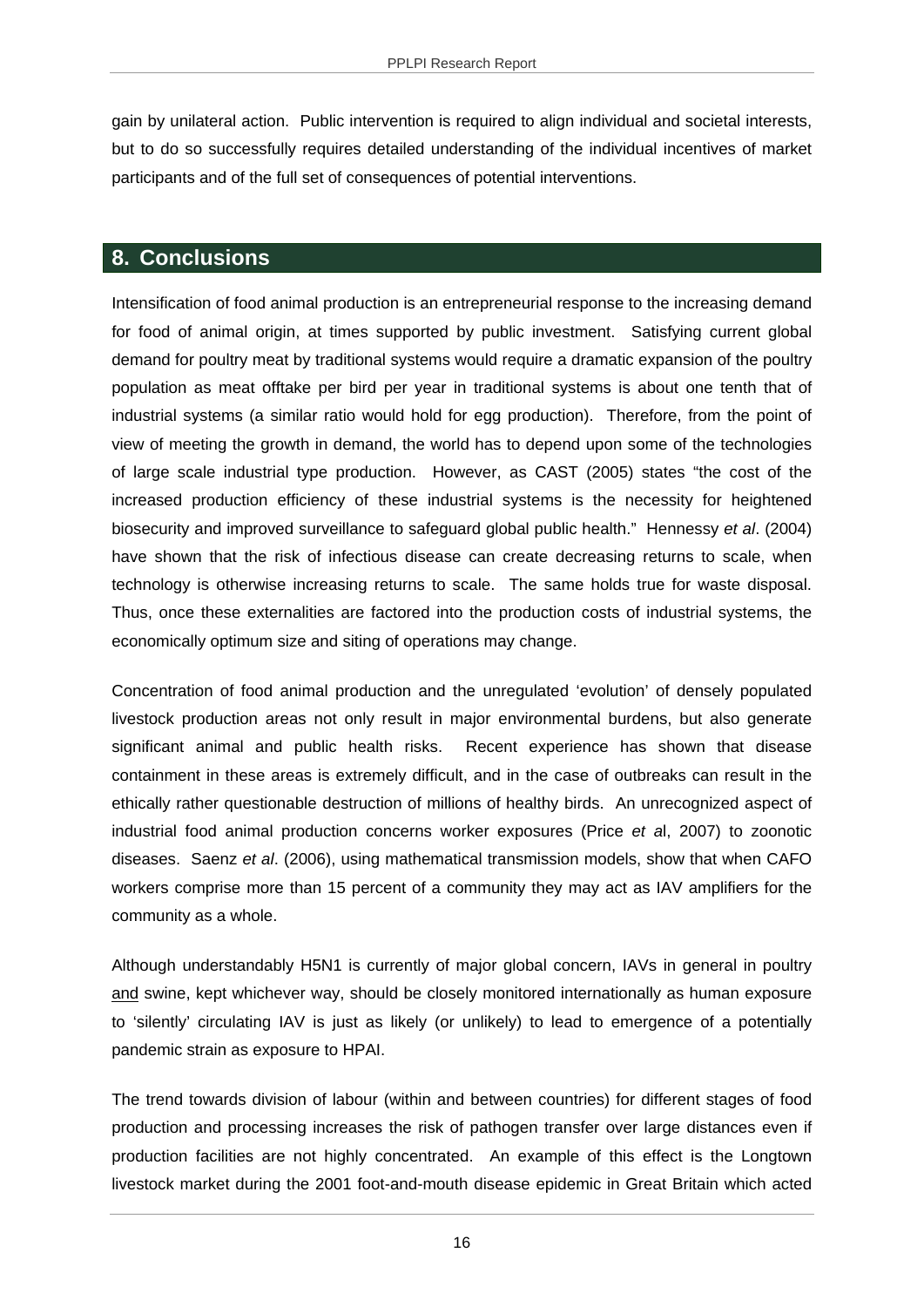as a source of infection for many different herds and flocks, and thereby resulted in the spread of infection to several geographically dispersed areas in the country (Gibbens and Wilesmith, 2002). The risk of pathogen transfer via animal movements could be significantly reduced by enforcement of minimum time intervals between movement of animals onto and off farms

While the role of industrial food animal production in the emergence of drug resistant bacteria is beyond doubt, its role in the emergence of novel virus strains requires further investigation. As all parasites, viruses face a life-history trade-off between persistence, i.e. host survival, and fecundity, i.e. host exploitation (Galvani, 2003). Maximising fecundity may lead to an increase in virulence and in a number of avian influenza outbreaks, highly pathogenic viruses have indeed emerged after multiplication in large flocks of chickens. However, as HPAI viruses have occasionally been reported before the development of large-scale industrial poultry production, the latter are not a pre-requisite for the emergence of virulent strains.

Policy makers in both developing and developed countries appear to accept that large-scale industrial farms have higher standards and self-discipline in biosecurity, while smallholders need more rigorous public oversight. The realities of animal health, economic incentives, and the public interest in disease prevention are far too complex for simple rules of thumb like this to be optimal for society. Only a comprehensive, evidence-based approach to risk management can sustain a safe food supply. Although it is in the self-interest of individuals to enhance their bioexclusion measures, biocontainment has a strong collective action component requiring public intervention. Thus, at least initially, it might be more cost-effective for public authorities to ensure that the small share of large industrial operations, which is responsible for a large share of resource, product and waste flows implements high biosecurity standards.

Given the proven difficulties of containing the spread of HPAI in areas of high flock density, the wisdom of creating poultry production zones, as envisaged by some governments, seems at least questionable unless these are properly planned and adequate land is provided to allow appropriate dispersal of units. To be effective, such zones would require careful planning of all aspects of food animal production following the principles of 'industrial ecology', which focuses on closing cyclical processes and reducing transfers. Development of such solutions requires a 10 to 20 year time horizon and institutionalized collaboration between a large number of stakeholders (de Wilt *et al*., 2000). Shorter term health risk-based decisions on siting of industrial production units should be based on application of tools akin to those developed to assess the cumulative impacts of multiple CAFO facilities in a watershed subunit as described by Osowski *et al*. (2001).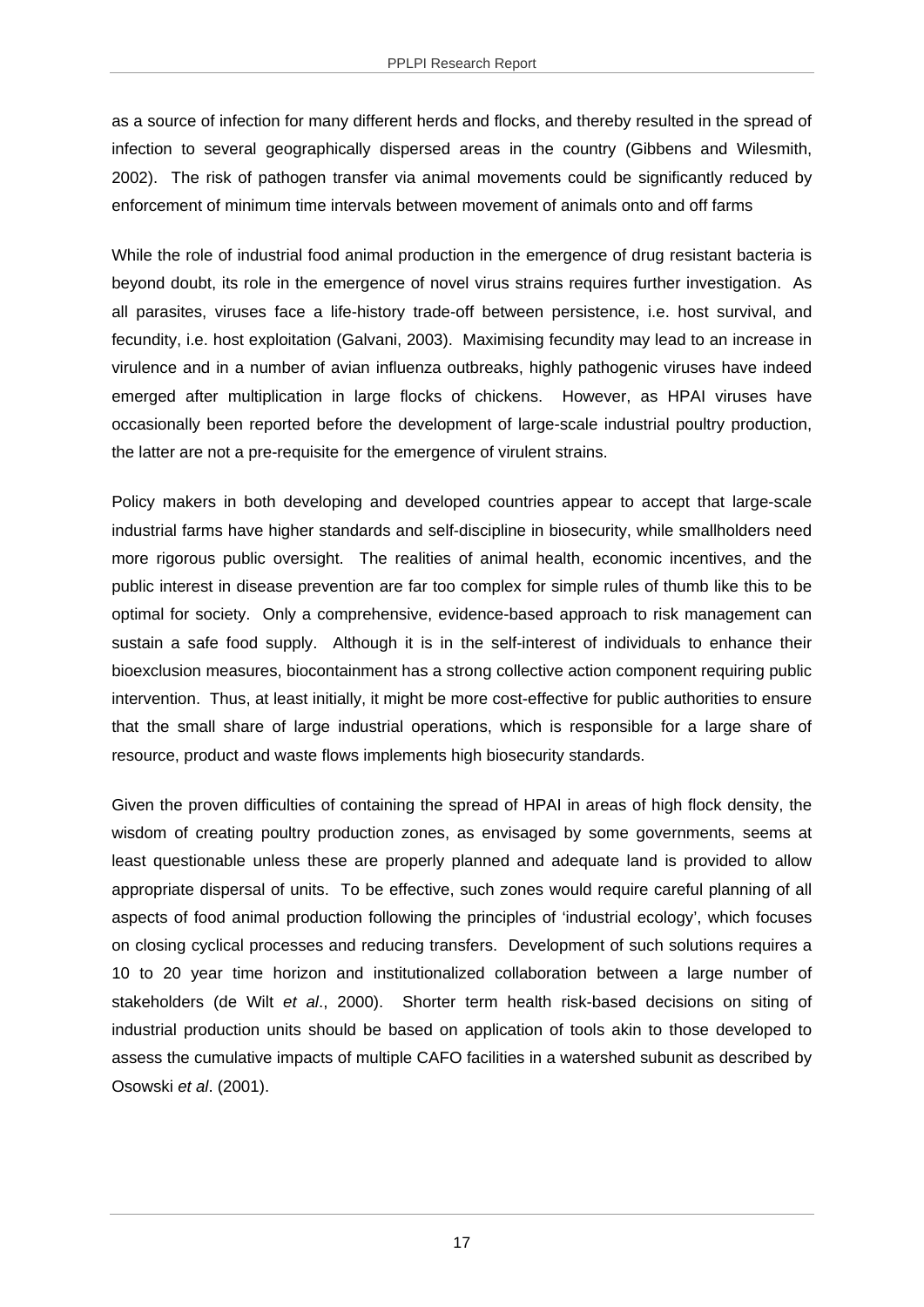#### **9. References**

- Bridges, C. *et al*. Risk of influenza A (H5N1) Infection among Poultry Workers, Hong-Kong, 1997-1998. *J Infect Dis* 2005; **192**:1318-1322
- Bull, S. *et al*. Sources of Campylobacter spp. Colonizing Housed Broiler Flocks During Rearing. *Appl Env Microbiol* 2006; **72**:645-652
- Burrell, A. Animal Disease Epidemics: Implications for Production, Policy and Trade. *Outlook on Agriculture* 2002; **31**(3):151–60
- Capua, I. *et al*. The 1999-2000 Avian influenza (H7N1) Epidemic in Italy: Veterinary and Human Health Implications. *Acta Tropica* 2002; **83**:7-11
- Capua, I. and D.J. Alexander. Human Health Implications of Avian Influenza Viruses and Paramyxoviruses. *Eur J Clin Microbiol Infect Dis* 2004; **23**:1-6
- Capua, I. and D.J. Alexander. Avian Influenza: Recent Developments. *Avian Pathology* 2004; **33**(4):393-404
- Capua, I. and D.J. Alexander. Avian Influenza Infection in Birds a Moving Target. In: *Influenza and Other Respiratory Viruses* 2006a; **1**:11-18
- Capua, I. and D.J. Alexander. The Challenge of Avian Influenza to the Veterinary Community. *Avian Pathology* 2006b; **35**(3):189-205
- Capua, I. and S. Marangon. The Use of Vaccination to Combat Multiple Introductions of Notifiable Avian Influenza Viruses of the H5 and H7 Subtypes between 2000 and 2006 in Italy. *Vaccine* 2007, in press
- CAST. Animal Agriculture and the Global Food Supply. *Task Force Report 135*, 1999; 92pp
- CAST. Global Risks of Infectious Animal Diseases. *Issue Paper 28,* February 2005; 15pp
- Dargatz, D.A. *et al*. An Introduction to Biosecurity of Cattle Operations. *Vet Clin North Am Food Anim Pract* 2002; **18**:1–5,
- de Wilt, J.G. *et al*. Agroproduction Parks: Perspectives and Dilemmas. Innovation Network Rural Areas and Agricultural Systems 2000; http://www.agro.nl/innovationnetwork
- FAO. Gridded Livestock of the World, 2007. *Rome: Food and Agriculture Organization of the United Nations, Animal Production and Health Division (in press)*
- Galvani, A. Epidemiology Meets Evolutionary Ecology. *TRENDS in Ecology and Evolution* 2003; **18**(3):132-139
- Gibbens, J.C. and J.W. Wilesmith. Temporal and Geographical Distribution of Cases of Footand-Mouth Disease During the Early Weeks of the 2001 Epidemic in Great Britain. *Vet Rec* 2002; **151**:407-412
- Gilchrist, M. *et al*. The Potential Role of Concentrated Animal Feeding Operations in Infectious Disease Epidemics and Antibiotic Resistance. *Environmental Health Perspectives* 2007; **115**:313-316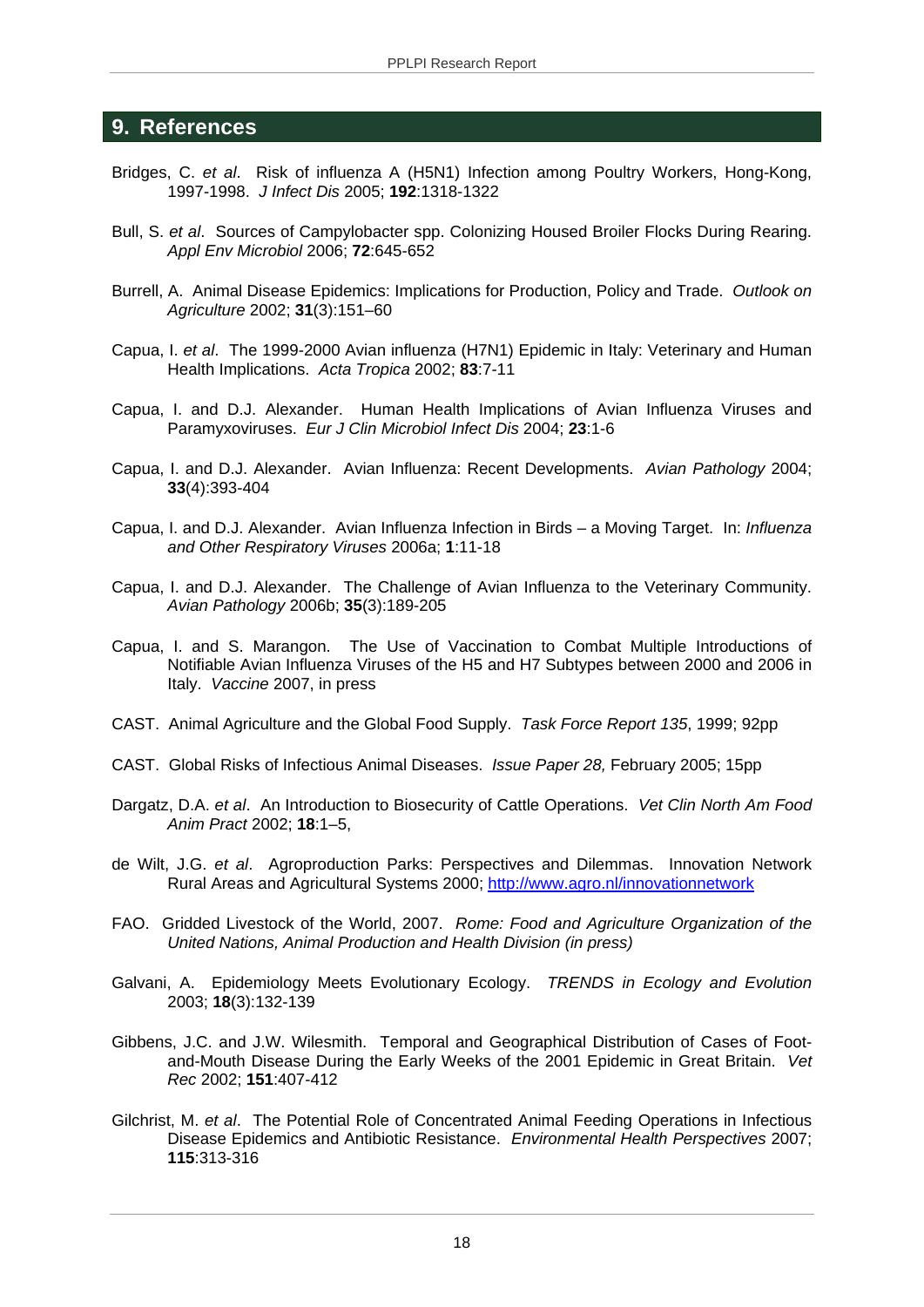- Graming, B.M. *et al*. Incentive Compatibility in Risk Management of Contagious Livestock Disease. In: *The Economics of Livestock Disease Insurance*. *CABI Publishing* 2006, pp. 39-52
- Hald, B. *et al*. Flies and Campylobacter Infection in Broiler Flocks. *Emerg Inf Dis* 2004; **10**:1490- 1492
- Hennessy, D. *et al*. Infectious Disease, Productivity, and Scale in Open and Closed Animal Production Systems. Center for Agricultural and Rural Development, Working Paper 04- WP 367 2004, 37pp.
- Jansson, T. *et al*. Modelling the Impact of Compulsory Foot and Mouth Disease Insurance in the European Union. In: *The Economics of Livestock Disease Insurance*. *CABI Publishing* 2006, pp. 233-251
- Jones, T. *et al*. Environmental and Management Factors Affecting the Welfare of Chickens on Commercial Farms in the United Kingdom and Denmark Stocked at Five Densities. *Poultry Sci* 2005; **84**:1155-1165
- Kida, H. *et al*. Potential for Transmission of Avian influenza Viruses to Pigs. *J Gen Virol* 1994; **75**:2183-2188
- Kilpatrick, A. et al. Predicting the Global Spread of H5N1 Avian Influenza. *Proceedings of the National Academy for Sciences of the USA* 2006, **103**:19368-19373
- Koopmans, M. *et al*. Transmission of H7N7 Avian Influenza A Virus to Human Beings During a Large Outbreak in Commercial Poultry Farms in the Netherlands. *Lancet* 2004; **363**:587- 593
- Lee, M. *et al*. Class 1 Integron-associated Tobramycin-Gentamicin Resistance in Campylobacter jejuni Isolated from the Broiler Chicken House Environment. *Antimicrob Agents Chemother* 2002; **46**(11):3660-3664
- Li, K.S. *et a*l. Characterization of H9 Subtype Influenza Viruses from the Ducks of Southern China: A Candidate for the Next Influenza Pandemic in Humans? *J. Virol*. 2003; **77**(12):6988-6994
- Li, K.S. *et al*. Genesis of a Highly Pathogenic and Potentially Pandemic H5N1 Influenza Virus. *Nature* 2004; **430**:209-213.
- Lucas, C. Bird flu's Link with the Crazy Trade in Poultry. *Financial Times.* 26 February 2007.
- Maines, T.R. *et al*. Lack of Transmission of H5N1 Avian-Human Reassortant Influenza Viruses in Ferrets. *Proceedings of the National Academy of Sciences of the US* 2006; **103**:12121-12126
- MLC The Abattoir and Meat Processing Industry in Great Britain. Supplement to the 1999 edition. 2001 Meat and Livestock Commission, PO Box 44, Winterhill House, Snowdon Drive, Milton Keynes, MK6 1AX, UK
- Myers, K. *et al*. Are Swine Workers in the United States at Increased Risk of Infection with Zoonotic Influenza Virus? *Clinical Infectious Diseases* 2006; **42**:14-20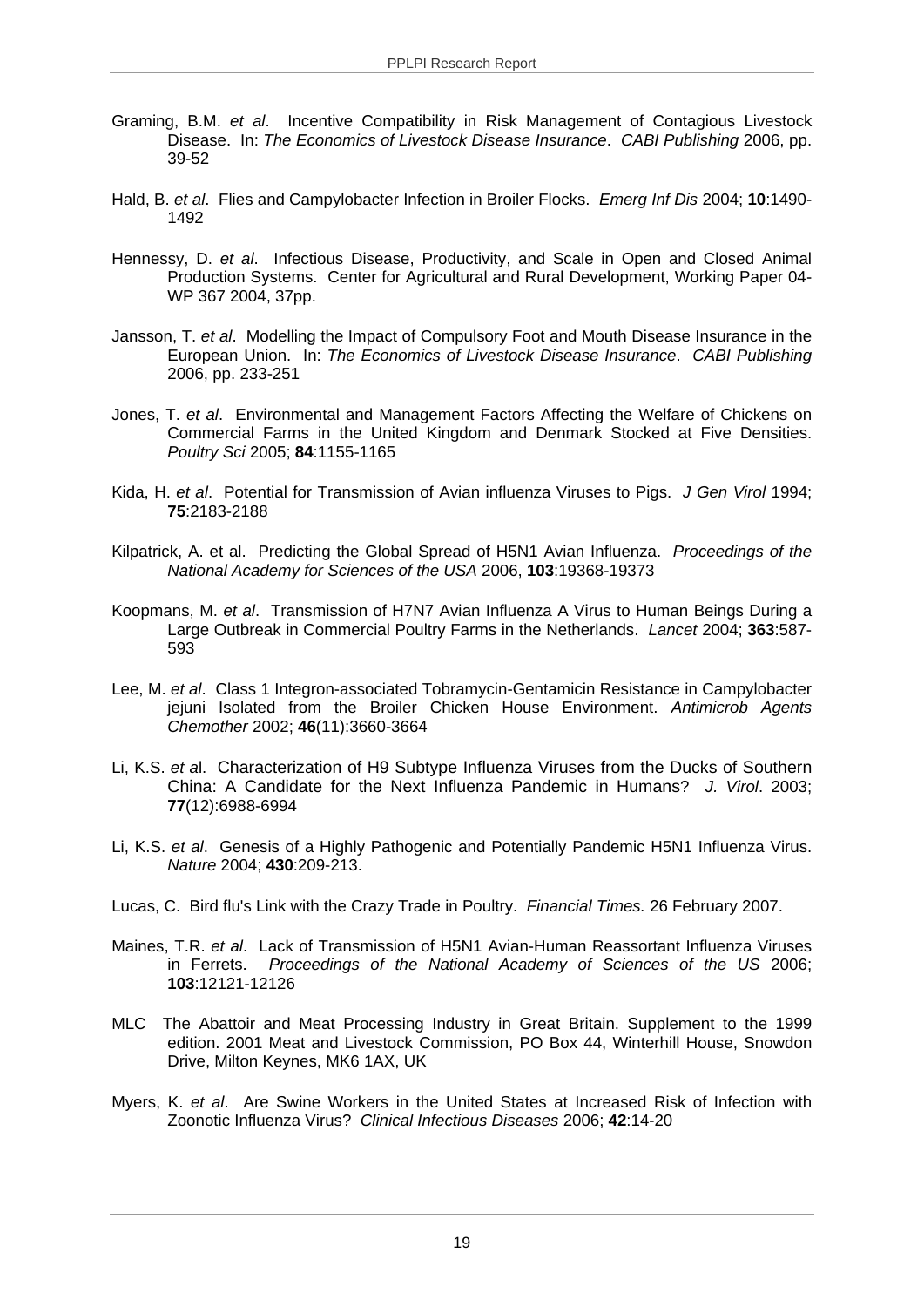- Osowski, S. *et al*. A Watershed-Based Cumulative Risk Impact Analysis: Environmental Vulnerability and Impact Criteria. *Environmental Monitoring and Assessment* 2001; **66**:159-185.
- Otte, J. *et al*. HPAI Risk, Biosecurity and Smallholder Adversity. In: *Proc. of the WPSA Asian Pacific Federation Working Group on Small-Scale Family Poultry Farming Symposium, Bangkok, Thailand* 2007, pp 1-8
- Peiris, M. *et al*. Influenza A H9N2: Aspects of Laboratory Diagnosis. *J Clin Microbiol* 1999; **37**:3426-3427
- Peiris, M. *et al*. Co-circulation of Avian H9N2 and Contemporary 'Human' H3N2 Influenza Viruses in Pigs in Southeastern China: Potential for Genetic Reassortment? *J Virol* 2001; **75**:9679-9686
- Price, L.B. *et al*. Neurologic Symptoms and Neuropathologic Antibodies in Poultry Workers Exposed to *Campylobacter jejuni*. Accepted in *J Occ Env Med*, Feb, 2007).
- Power, C. The Source and Means of Spread of the Avian influenza Virus in the Lower Fraser Valley of British Columbia During an Outbreak in the Winter of 2004 – An Interim Report, Feb 2005. Available at: www.inspection.gc.ca
- Puzelli, S. *et al*. Serological Analysis of Serum Samples from Humans Exposed to Avian H7 Influenza Viruses in Italy between 1999 and 2003. *The Journal of Infectious Diseases* 2005; **192** BRIEF REPORT
- Radostits, O.M. Control of Infectious Diseases of Food-Producing Animals. In: *Herd Health: Food Animal Production Medicine*, 2001, 3rd Edition, Saunders Company
- Saenz, R.A. *et al*. Confined Animal Feeding Operations as Amplifiers for Influenza. *Vector Borne and Zoonotic Diseases* 2006; **6**(4):338-346
- Sawabe, K. *et al*. Detection and Isolation of Highly Pathogenic H5N1 Avian influenza A Viruses from Blow Flies Collected in the Vicinity of an Infected Poultry Farm in Kyoto, Japan, 2004. *Am J Trop Med Hyg* 2006; *75*:327-322
- Schulz, U. *et al.* Evolution of Pig Influenza Viruses. *Virology* 1991; **183**:61-73
- Stegeman, A. *et al*. Avian Influenza A Virus (H7N7) Epidemic in the Netherlands in 2003: Course of the Epidemic and Effectiveness of Control Measures. *J Infect Dis* 2004; **190**:2088-2094
- Taylor, L.H. *et al*. Risk Factors for Human Disease Emergence. *Phil Trans R Soc Lond B Biol Sci* 2001; **356**:983-989
- Webby, R.J. and R.G. Webster. Emergence of Influenza A Viruses. *Phil Trans R Soc Lond B* 2001; **356**:1817-1828
- Webster, R.G. *et al*. H5N1 Outbreaks and Enzootic Influenza. *Em Inf Dis* 2006; **12**(1):3-8
- Zhou, N.N. et al. Genetic Reassortment of Avian, Swine, and Human Influenza A Viruses in American Pigs. *J. Virol* 1999; **73**(10):8851-8856